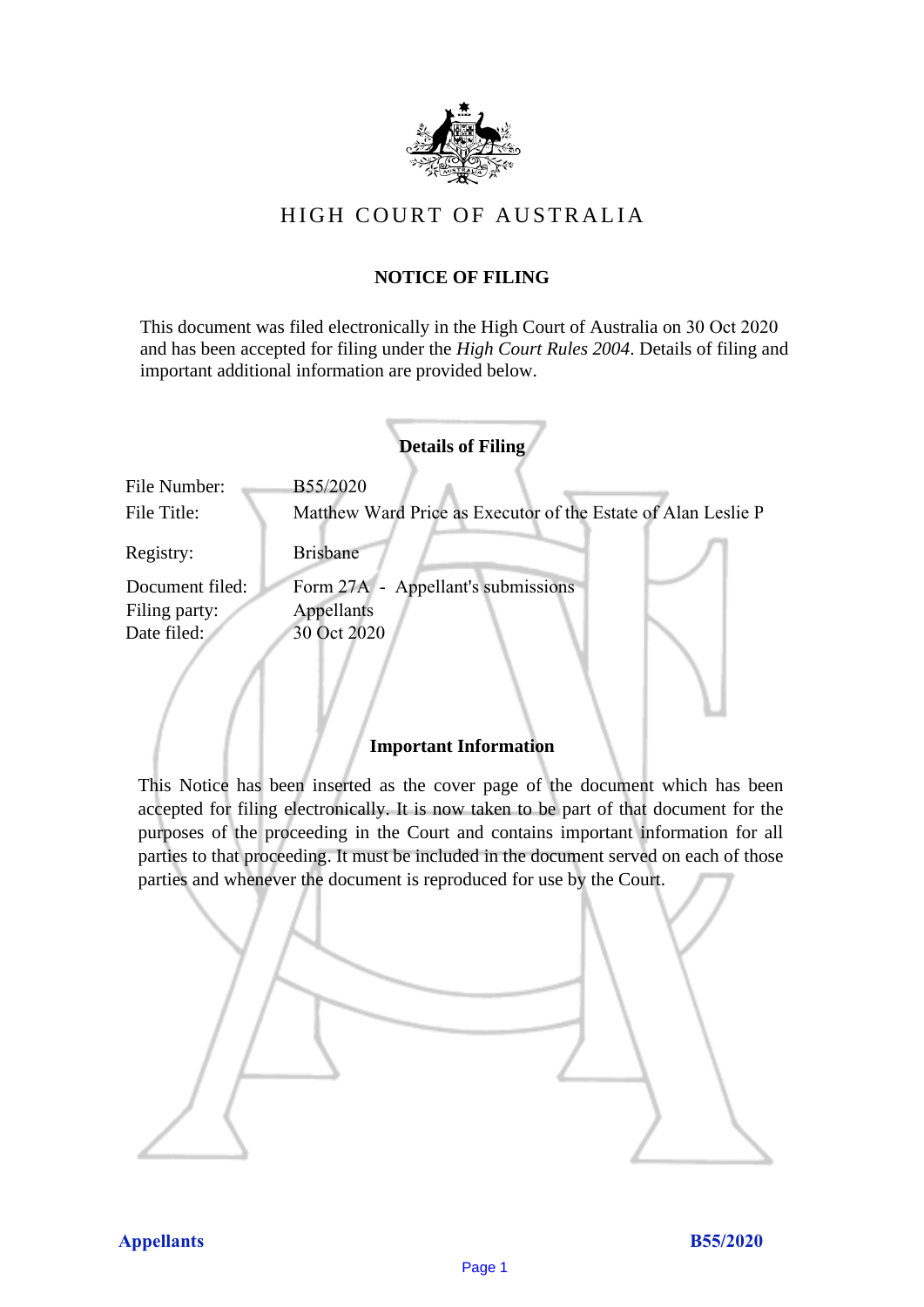# IN THE HIGH COURT OF AUSTRALIA IN THE HIGH COURT OF AUSTRALIA BRISBANE REGISTRY No. B55 of 2020

## ON APPEAL FROM THE COURT OF APPEAL OF THE SUPREME COURT OF ON APPEAL FROM THE COURT OF APPEAL OF THE SUPREME COURT OF QUEENSLAND QUEENSLAND

|                   |                                                                          | IN THE HIGH COURT OF AUSTRALIA                                      | B55/2020                                 |
|-------------------|--------------------------------------------------------------------------|---------------------------------------------------------------------|------------------------------------------|
|                   | <b>BRISBANE REGISTRY</b>                                                 |                                                                     | No. B55 of 2020                          |
|                   | ON APPEAL FROM THE COURT OF APPEAL OF THE SUPREME COURT OF<br>QUEENSLAND |                                                                     |                                          |
|                   | <b>BETWEEN:</b>                                                          | Matthew Ward Price as Executor of the Estate of Alan Leslie Price   |                                          |
|                   |                                                                          |                                                                     | (deceased)                               |
|                   |                                                                          |                                                                     | First Appellant                          |
| 10                |                                                                          | Daniel James Price as Executor of the Estate of Alan Leslie Price   |                                          |
|                   |                                                                          |                                                                     | (deceased)                               |
|                   |                                                                          |                                                                     | Second Appellant                         |
|                   |                                                                          |                                                                     | <b>Allanna Marcia Price</b>              |
|                   |                                                                          |                                                                     | Third Appellant                          |
|                   |                                                                          |                                                                     | <b>James Burns Price</b>                 |
|                   |                                                                          |                                                                     | Fourth Appellant                         |
| 20                |                                                                          | Gladys Ethel Price by her litigation guardian Erin Elizabeth Turner |                                          |
|                   |                                                                          |                                                                     | Fifth Appellant                          |
|                   |                                                                          |                                                                     | and                                      |
|                   |                                                                          |                                                                     | <b>Christine Claire Spoor as trustee</b> |
|                   |                                                                          |                                                                     | <b>First Respondent</b>                  |
|                   |                                                                          |                                                                     | Kerry John Spoor as trustee              |
|                   |                                                                          |                                                                     | Second Respondent                        |
| 30                |                                                                          |                                                                     | <b>Marianne Piening</b>                  |
|                   |                                                                          |                                                                     | Third Respondent                         |
|                   |                                                                          |                                                                     |                                          |
| <b>Appellants</b> |                                                                          | Page 2                                                              | B55/2020                                 |

B55/2020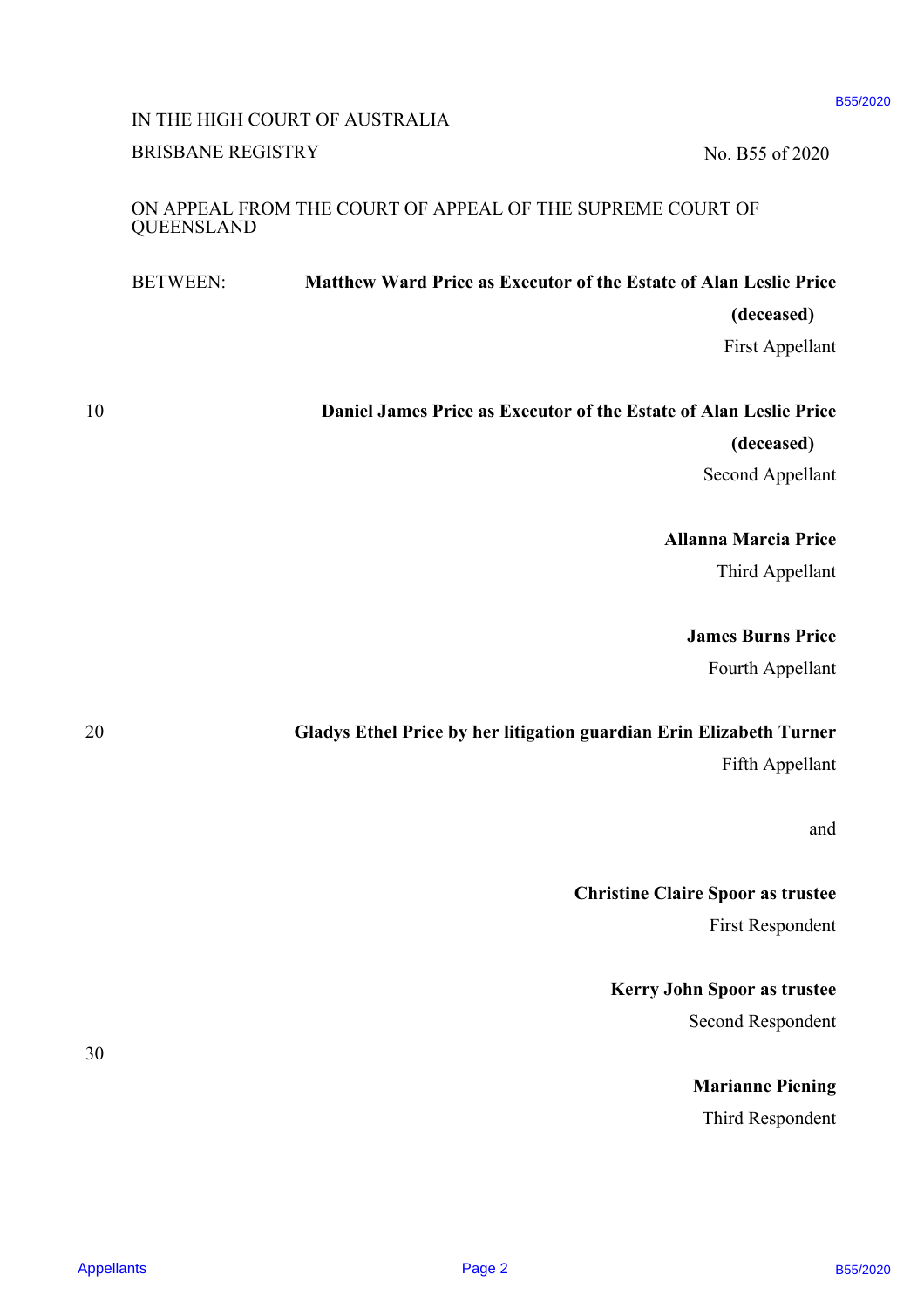**Frederick Piening** Frederick Piening Fourth Respondent Fourth Respondent

#### **Joyce Higgins** Joyce Higgins

Fifth Respondent Fifth Respondent

#### **Cheryl Thompson** Cheryl Thompson

Sixth Respondent Sixth Respondent

#### 10 **Joyce Mavis Coomber** 10 Joyce Mavis Coomber

Seventh Respondent Seventh Respondent

#### **Angus Macqueen and Angus Macqueen as trustee** Angus Macqueen and Angus Macqueen as trustee

Eighth and Ninth Respondent Eighth and Ninth Respondent

#### **APPELLANTS' SUBMISSIONS** APPELLANTS' SUBMISSIONS

-2-

# **PART I – CERTIFICATION** PART I - CERTIFICATION

1. We certify that this submission is in a form suitable for publication on the internet. 1. We certify that this submission is in <sup>a</sup> form suitable for publication on the internet.

# **PART II – CONCISE STATEMENT OF ISSUES** PART II —-CONCISE STATEMENT OF ISSUES

20 2. The issues that arise in this appeal are: 20 2. The issues that arise in this appeal are:

- (1) whether, on its correct construction, clause 24 has the effect of obliging the (1) whether, on its correct construction, clause 24 has the effect of obliging the appellants to not plead a defence otherwise available under the *Limitation of* appellants to not plead a defence otherwise available under the Limitation of *Actions Act* 1974 (Q) (**1974 Act**) in an action brought by the respondents; Actions Act 1974 (Q) (1974 Act) in an action brought by the respondents;
- (2) if so, whether such an obligation is contrary to either the public policy manifested (2) if so, whether such an obligation is contrary to either the public policy manifested in the 1974 Act, or the public policy of the common law itself, such that the in the 1974 Act, or the public policy of the common law itself, such that the obligation is rendered void and/or unenforceable; obligation is rendered void and/or unenforceable; Freederick Piesning<br>
Freederick Piesning<br>
From Responsion<br>
From Responsion<br>  $\frac{1}{2}$  B and From Bengondent<br>
Service Responses<br>
(Service Responses<br>
(Service Responses<br>
(Service Responses<br>
(Service Responses<br>
(Service Resp
	- (3) if so, whether the respondents should be permitted to pursue an "alternative" claim (3) if so, whether the respondents should be permitted to pursue an "alternative" claim of damages for breach of clause 24 by reason of the appellants' pleading of a of damages for breach of clause 24 by reason of the appellants' pleading of <sup>a</sup> defence under the 1974 Act. defence under the 1974 Act.

#### 30 **PART III – SECTION 78B NOTICE** 30 PART IIT—SECTION 78B NOTICE

3. We certify that the appellants have considered whether any notice should be given in 3. We certify that the appellants have considered whether any notice should be given in compliance with s 78B of the *Judiciary Act 1903* and that no such notice is required. compliance with <sup>s</sup> 78B of the Judiciary Act 1903 and that no such notice is required.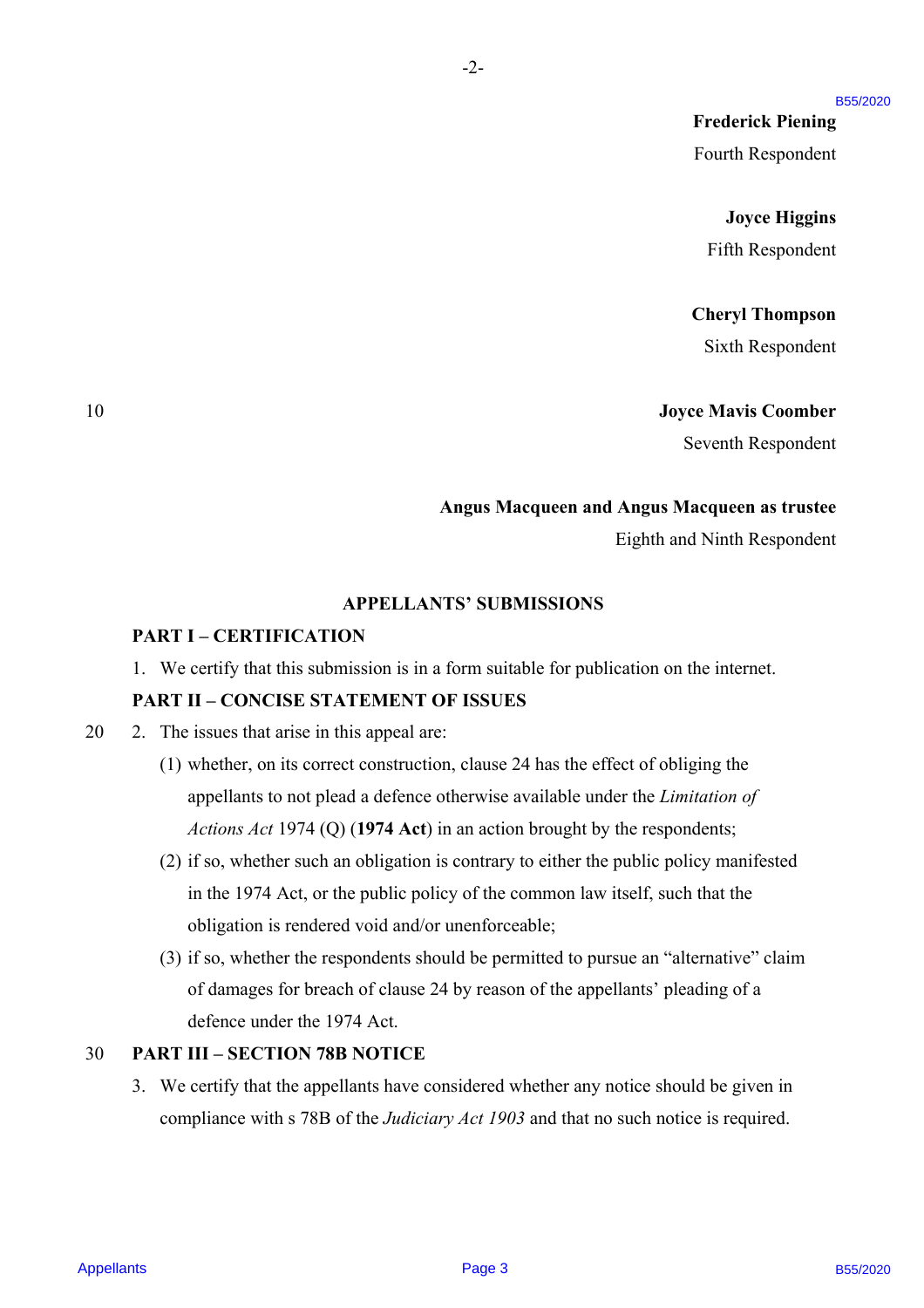## **PART IV – CITATIONS**

4. *Spoor v Price* [2019] QSC 53 (Dalton J) (**PJ**); *Spoor v Price* (2019) 3 QR 176; [2019] 4. Spoor v Price [2019] QSC 53 (Dalton J) (PJ); Spoor v Price (2019) <sup>3</sup> QR 176; [2019] QCA 297 (Sofronoff P, Gotterson JA, Morrison JA) (**CA**) QCA 297 (Sofronoff P, Gotterson JA, Morrison JA) (CA)

-3-

#### **PART V – STATEMENT OF FACTS** PART V —-STATEMENT OF FACTS

- 5. The respondents commenced proceedings in the Supreme Court of Queensland seeking 5. The respondents commenced proceedings in the Supreme Court of Queensland seeking monies due and recovery of possession under mortgages.<sup>1</sup> The respondents and the appellants filed respective applications for summary judgment.<sup>2</sup> Each turned upon whether the respondents' claims were barred by the 1974 Act.<sup>3</sup> "No factual matters arose", and the applications raised "matters of construction and law only". 4 arose", and the applications raised "matters of construction and law only".4
- 10 6. The primary judge summarised the state of the pleadings.<sup>5</sup> On 25 June 1998, Alan Price and Alanna Price, 6 and James Price and Gladys Price,<sup>7</sup> each executed a mortgage in favour of Law Partners Mortgages Pty Ltd (**LPM**). On 9 May 2017, James Price in favour of Law Partners Mortgages Pty Ltd (LPM). On 9 May 2017, James Price died and his interest in the mortgaged land passed to Gladys Price.<sup>8</sup> The respondents are the successor-in-title to LPM.9 are the successor-in-title to LPM.'
- 7. The mortgages secured the advance of \$320,000 by LPM to all four of the Prices. 10 7. The mortgages secured the advance of \$320,000 by LPM to all four of the Prices.!° The loan advanced was repayable on 2 July 1999 (that is, one year thereafter).<sup>11</sup> In about 1999, it was agreed to extend the date for repayment to 2 July 2000.<sup>12</sup> The loan was not repaid by that date.<sup>13</sup> In November 2000, some of the land was sold and, following deductions, the proceeds of sale were paid to the respondents and reduced following deductions, the proceeds of sale were paid to the respondents and reduced 20 the principal by  $$50,000$ .<sup>14</sup> As at 20 April 2001, the amount outstanding was **FART IV – CITATIONS**<br>
(a.  $2\cos\theta \times \theta^2$  region (b) (1953) (b) (c) (30) (c) (30) (c) (31) (c) (21) (c) (21) (c) (21) (c) (21) (c) (21) (c) (21) (c) (21) (c) (21) (c) (21) (c) (21) (c) (21) (c) (21) (c) (21) (c) (21) (c) (
- 

\$270,000.<sup>15</sup> There have been no further repayments or acknowledgements.<sup>16</sup>

8. By their originating process, the respondents claimed an amount of over \$4 million 8. By their originating process, the respondents claimed an amount of over \$4 million from the appellants.<sup>17</sup> The respondents asserted that this amount was due by reason of

<sup>14</sup> PJ at [3]; CAB at 8.

 $16$  PJ at [3]; CAB at 8.

 $<sup>1</sup>$  PJ at [1]; Core Appeal Book (CAB) at 8.</sup>

 $2$  PJ at [1]; CAB at 8.

 $3$  PJ at [1]; CAB at 8.

 $4$  PJ at [1]; CAB at 8.

 $5$  PJ at [2]-[11]; CAB at 8-10.

 $6$  PJ at [2]; CAB at 8.

 $7$  PJ at [2]; CAB at 8.

<sup>8</sup> PJ at [2]; CAB at 8. 8PJ at [2]; CAB at 8.  $9$  PJ at [2]; CAB at 8.

 $10$  PJ at [3]; CAB at 8.

 $11$  PJ at [3]; CAB at 8.

 $12$  PJ at [3]; CAB at 8.

 $13$  PJ at [3]; CAB at 8.

 $15$  PJ at [3]; CAB at 8.

 $17$  PJ at [4]; CAB at 8.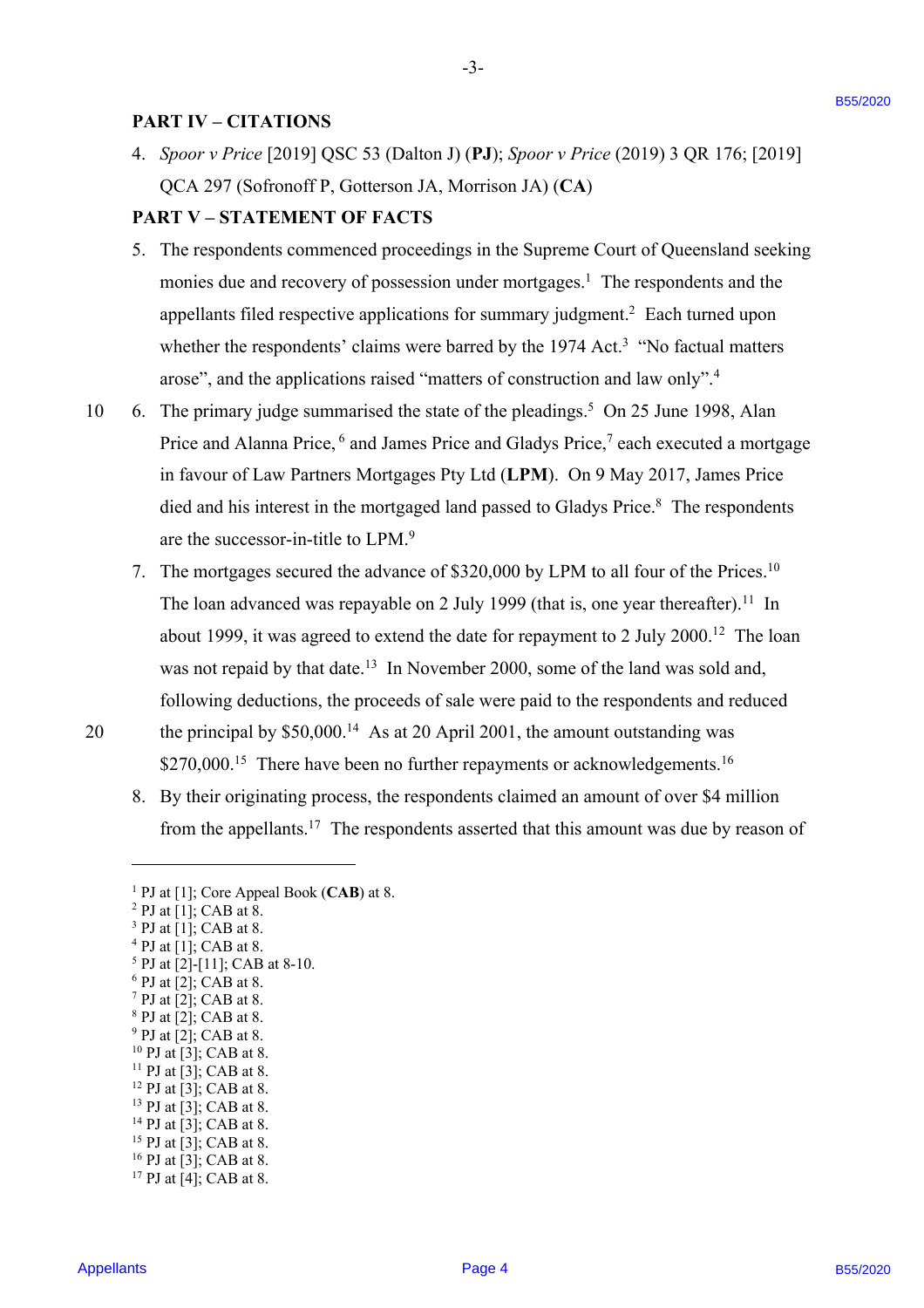interest that accrued on a compounding monthly basis at a rate of  $16.25$  per cent.<sup>18</sup> On 28 June 2017, the respondents served notices on Alan, Alanna and Gladys Price (the 28 June 2017, the respondents served notices on Alan, Alanna and Gladys Price (the surviving mortgagors) under s 84 of the *Property Law Act* 1974 (Q).<sup>19</sup>

-4- -4-

- 9. Before the primary judge, Allanna Price was represented separately from Alan Price<sup>20</sup> and Gladys Price. By their defences, the appellants pleaded that the respondents' claim and Gladys Price. By their defences, the appellants pleaded that the respondents' claim was statute barred by ss 10, 13 and 26 of the 1974 Act.<sup>21</sup> Alan and Gladys Price also pleaded that the respondents' right and title under the mortgages had been pleaded that the respondents' right and title under the mortgages had been extinguished.<sup>22</sup> Alan and Gladys Price counterclaimed for declarations to that effect.<sup>23</sup> All appellants sought orders that they be released from the mortgages.<sup>24</sup>
- 10 10. In reply, the respondents relied upon clause 24 as a covenant that the appellants would not plead a limitation defence.<sup>25</sup> They alleged that the appellants' pleading of the limitation defences breached that covenant and, as such, they were estopped from limitation defences breached that covenant and, as such, they were estopped from pleading those defences.<sup>26</sup> Despite that pleading, as the primary judge made clear, the allegation of estoppel "confuse[d] legal principles", $27$  and the applications were conducted on the basis of an allegation of contracting out of the 1974 Act. 28 conducted on the basis of an allegation of contracting out of the 1974 Act.?8 interest that accross on a compounding monthly bosts at a misc of 16.25 per cent.<sup>36</sup> Os June 2017, the respondents several resistence on Aim Andrea uned Gladge Prise Circles (16.75). But the control in the control in Aim
- 11. The primary judge entered judgment for the appellants and dismissed the respondents' 11. The primary judge entered judgment for the appellants and dismissed the respondents' application.<sup>29</sup> The respondents appealed to the CA.<sup>30</sup> The appellants filed a notice of contention.<sup>31</sup> The CA rejected the appellants' contentions,<sup>32</sup> allowed the appeal and set aside the primary judge's orders.<sup>33</sup> On 11 September 2020, the appellants were granted 20 special leave to appeal to this Court by Kiefel CJ and Nettle J.<sup>34</sup>

 $27$  PJ at [21]; CAB at 12.

 $30$  CAB at 26-30.

<sup>32</sup> CA at [27]-[46]; CAB 46-50.

 $18$  PJ at [4]; CAB at 8.

 $19$  PJ at [4]; CAB at 8.

 $20$  Alan Price died on 18 March 2018 and his executors had been substituted as the named party.

<sup>&</sup>lt;sup>21</sup> PJ at [5] (Alan and Gladys Price); [7]-[8] (Allanna Price); CAB at 8-9.

 $22$  PJ at [6]; CAB at 9.

 $23$  PJ at [6]; CAB at 9.

 $24$  PJ at [6] (Alan and Gladys Price); [9] (Allanna Price); CAB at 9.

<sup>&</sup>lt;sup>25</sup> PJ at [10]; CAB at 10.

 $26$  PJ at [10]; CAB at 10.

 $28$  PJ at [20]-[21]; CAB at 12.

 $29$  PJ at [55]-[56]; CAB at 19. The formal orders are at CAB at 23-24.

<sup>&</sup>lt;sup>31</sup> CAB at 32-34.

 $33$  CA at [80]; CAB at 54. The formal orders are at CAB at 56-57.

<sup>34</sup> CAB at 70-71. See also [2020] HCATrans 142. <sup>34</sup> CAB at 70-71. See also [2020] HCATrans 142.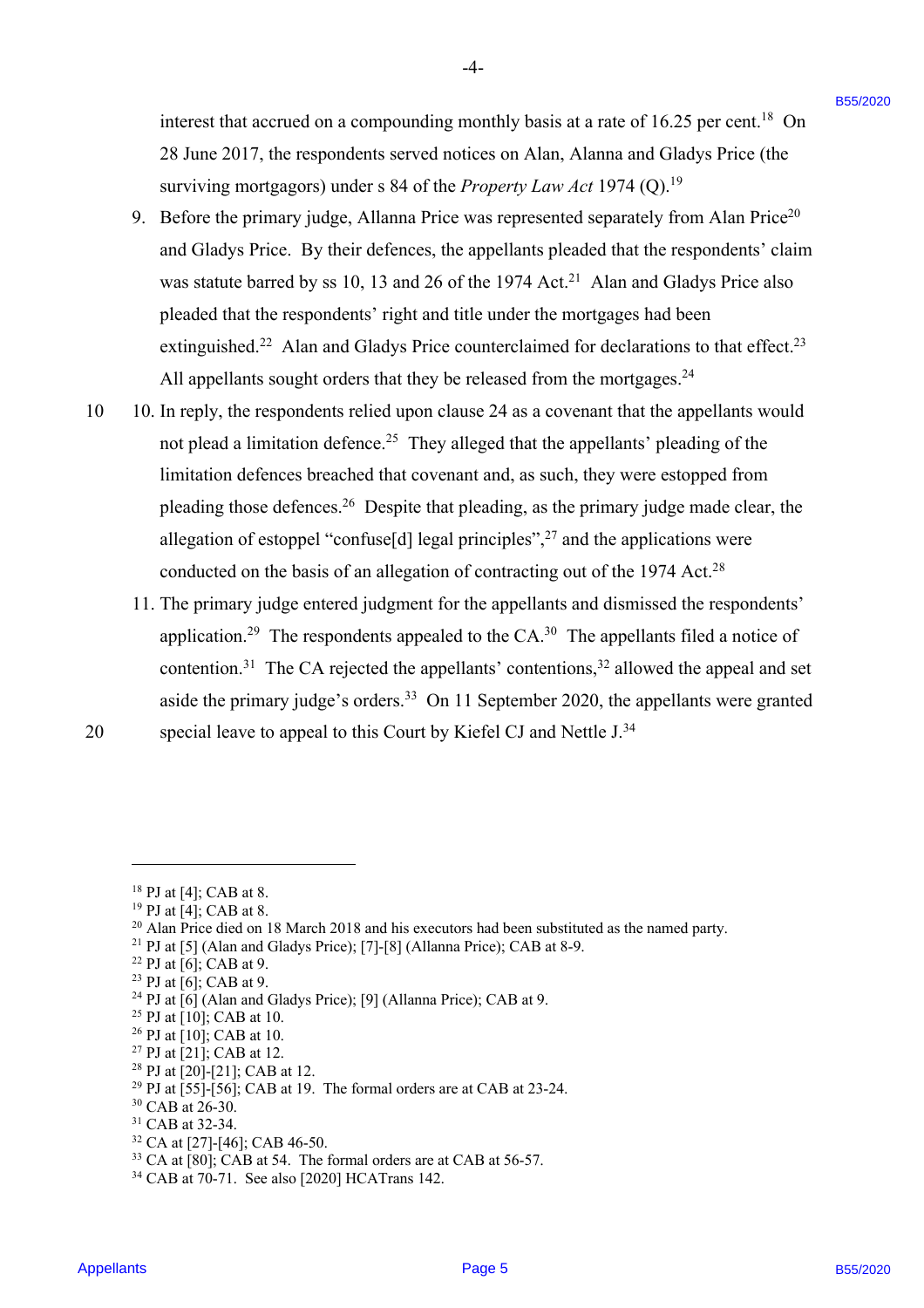#### **PART VI – ARGUMENT** PART VI —-ARGUMENT

#### **Overview of argument** Overview of argument

12. The issues in this case turn upon the proper construction of clause  $24$ ,<sup>35</sup> which states: "*RESTRICTIVE LEGISLATION* "RESTRICTIVE LEGISLATION

The Mortgagor covenants with the Mortgage[e] that the provisions of all statutes now or hereafter in force whereby or in consequence whereof any o[r] all of the *powers rights and remedies of the Mortgagee and the obligations of the Mortgagor*  powers rights and remedies ofthe Mortgagee and the obligations of the Mortgagor *hereunder may be curtailed, suspended, postponed, defeated or extinguished shall*  hereunder may be curtailed, suspended, postponed, defeated or extinguished shall *not apply hereto and are expressly excluded insofar as this can lawfully be done.*" not apply hereto and are expressly excluded insofar as this can lawfully be done." Appellants B55/2020 B55/2020 Page 6

- 10 13. The appellants' argument may be summarised as follows: 10 <sup>=</sup> 13. The appellants' argument may be summarised as follows:
	- (a) clause 24, on its proper construction, did not constitute an agreement to not plead (a) clause 24, on its proper construction, did not constitute an agreement to not plead the 1974 Act in defence to any action brought by the respondents because the the 1974 Act in defence to any action brought by the respondents because the words of that clause: words of that clause:
		- (i) by their meaning, ascertained by applying the ordinary canons of construction, (1) by their meaning, ascertained by applying the ordinary canons of construction, do not constitute an agreement to not plead the 1974 Act;<sup>36</sup>
		- (ii) are ambiguous and, applying the *contra proferentum* rule, the ambiguity must (ii) are ambiguous and, applying the contra proferentum rule, the ambiguity must be resolved in favour of the construction most preferable to the appellants;<sup>37</sup>
- (b) if, to the contrary, clause 24 did constitute the relevant agreement, the clause is (b) if, to the contrary, clause 24 did constitute the relevant agreement, the clause is contrary to the public policy manifested in the 1974 Act against the contracting out contrary to the public policy manifested in the 1974 Act against the contracting out 20 of its terms, or the public policy of the common law itself;<sup>38</sup>
	- (c) the consequences of clause 24 being contrary to public policy, if it did constitute (c) the consequences of clause <sup>24</sup> being contrary to public policy, if it did constitute the relevant agreement, are that: the relevant agreement, are that:
		- (i) the respondents' remedies to enforce that mortgage are barred by ss  $10(1)(a)$ , 13 and/or 26 of the 1974 Act, and/or their title was extinguished by s 24; 39 13 and/or 26 of the 1974 Act, and/or their title was extinguished by <sup>s</sup> 24;°°
		- (ii) the clause is void and/or unenforceable as against the appellants;  $40$
		- (iii) the appellants are at liberty to plead, in answer to the respondents' claims against them, defences under the 1974 Act;<sup>41</sup>
	- (d) if, to the contrary,  $42$  clause 24:

B55/2020

<sup>35</sup> Clause 24 was contained in a memorandum filed with the Registrar of Titles that is incorporated into the <sup>35</sup> Clause 24 was contained in a memorandum filed with the Registrar of Titles that is incorporated into the mortgages by clause 7(a) thereof: PJ at [13]; CAB at 10; CA at [14]; CAB at 42-43.

<sup>&</sup>lt;sup>36</sup> Ground 1 of the Notice of Appeal; CAB at 74-76.

<sup>&</sup>lt;sup>37</sup> Ground 7 of the Notice of Appeal; CAB at 74-76.

<sup>&</sup>lt;sup>38</sup> Ground 1 of the Notice of Appeal; CAB at 74-76.

<sup>&</sup>lt;sup>39</sup> Ground 4 of the Notice of Appeal; CAB at 74-76.

<sup>&</sup>lt;sup>40</sup> Ground 2 of the Notice of Appeal; CAB at 74-76.

<sup>&</sup>lt;sup>41</sup> Ground 3 of the Notice of Appeal; CAB at 74-76.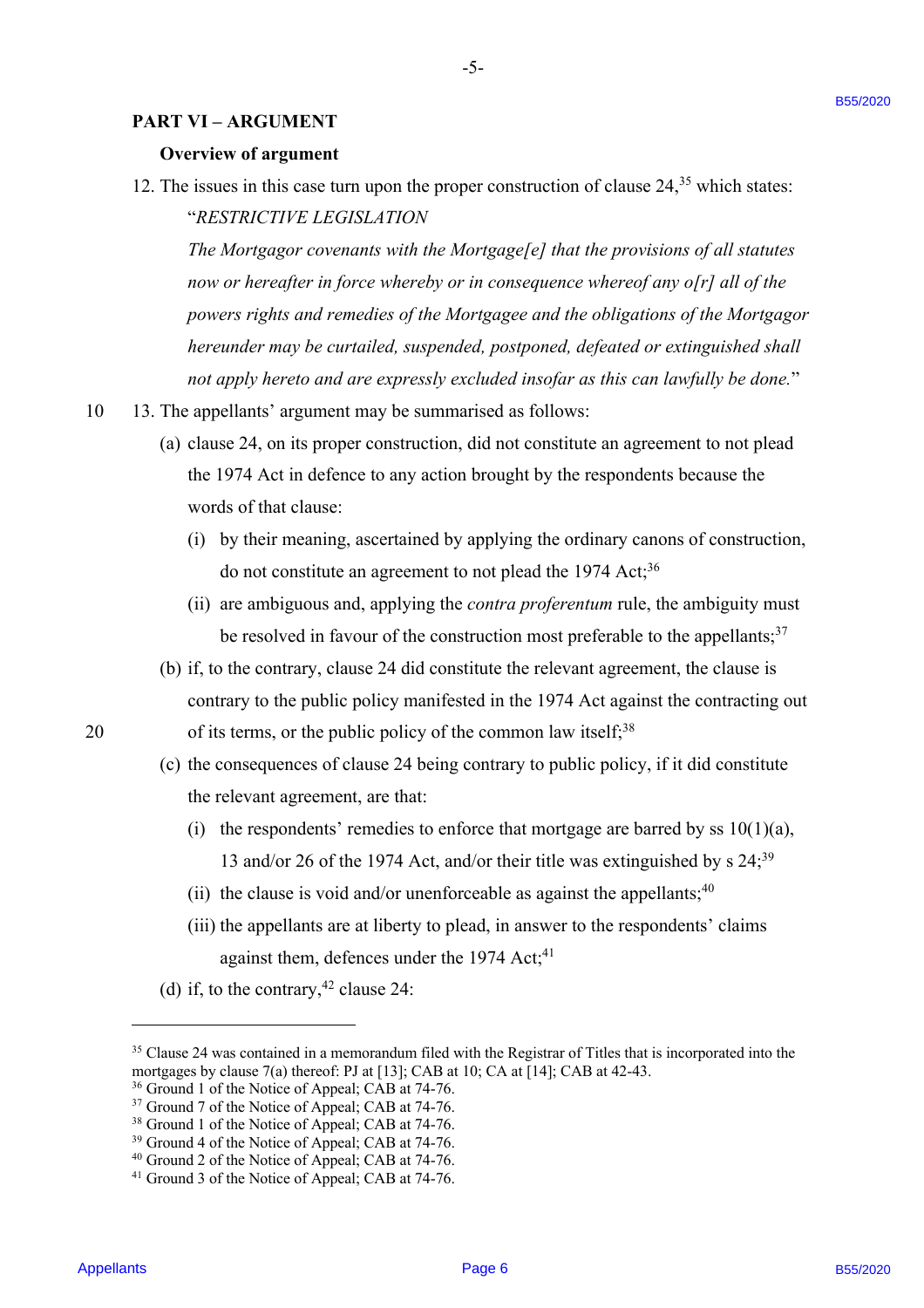- (ii) is not contrary to public policy; or (11) is not contrary to public policy; or
- (iii) is not void and/or is enforceable as against the appellants;

then upon the appellants pleading defences under the 1974 Act in this proceeding: then upon the appellants pleading defences under the 1974 Act in this proceeding:

-6- -6-

- (iv) the respondents had a claim against the appellants for damages for breach of (iv) the respondents had <sup>a</sup> claim against the appellants for damages for breach of that clause as a warranty, but they did not choose to make that claim; that clause as <sup>a</sup> warranty, but they did not choose to make that claim;
- (v) the respondents elected an alternative remedy inconsistent with that claim; (v) the respondents elected an alternative remedy inconsistent with that claim;
- (vi) the respondents failed unreasonably to make any such claim for damages, such (vi) the respondents failed unreasonably to make any such claim for damages, such that they are now estopped from making such a claim in the future. that they are now estopped from making sucha claim in the future.

#### 10 **(a) Construction of clause 24** <sup>10</sup> (a) Construction of clause 24

14. The CA construed clause 24, but particularly the word "*defeat*",<sup>43</sup> so that it applies to ss  $10(1)(a)$ , 13 and 26(1) of the 1974 Act.<sup>44</sup> Despite submissions being made in relation to the *contra proferentum* rule,<sup>45</sup> the CA did not address this point. For the reasons that follow, the CA was wrong in both respects. follow, the CA was wrong in both respects.

#### *"Strong words" and the conventional approach to contractual construction* "Strong words" and the conventional approach to contractual construction

- 15. The respondents bear the onus of establishing the construction of clause 24 for which 15. The respondents bear the onus of establishing the construction of clause 24 for which they contend. The plain meaning of the words in clause 24 does not support the they contend. The plain meaning of the words in clause 24 does not support the conclusion that the appellants are thereby obliged to not plead the statutory bar. conclusion that the appellants are thereby obliged to not plead the statutory bar.
- 16. If a contract does purport to contract out of a statute, then strong words are necessary to 16. If <sup>a</sup> contract does purport to contract out of <sup>a</sup> statute, then strong words are necessary to
- 20 indicate an intention to give up the rights conferred by the statute.<sup>46</sup> There is nothing in the language of clause 24 that discloses that intention, let alone "*strong words*" to that the language of clause 24 that discloses that intention, let alone "strong words" to that effect. The 1974 Act is not mentioned by name or class. In the absence of express effect. The 1974 Act is not mentioned by name or class.In the absence of express exclusion or waiver, it is doubtful that any such intention of the parties should be exclusion or waiver, it is doubtful that any such intention of the parties should be implied.<sup>47</sup> There is a lack of particularity in what clause 24 purports to do; it may be too vague to be understood, so as to be of no effect.<sup>48</sup> (i) constraints in a generator is not plead the 1974 Act; or<br>
(ii) is not context proposition in product the specificality of the specificality<br>
(ii) is not vestical and visit in decreasing the constraints B55 Act in this
	- 17. In particular, to the extent that the respondents' case is that clause 24 obliges the 17. In particular, to the extent that the respondents' case is that clause 24 obliges the appellants to not plead the statutory bar, it is apparent that the language of the clause is appellants to not plead the statutory bar, it is apparent that the language of the clause is not promissory at all. It is questionable whether a clause that merely states a statement not promissory at all. It is questionable whether a clause that merely states <sup>a</sup> statement

<sup>&</sup>lt;sup>42</sup> Grounds 5 and 6 of the Notice of Appeal; CAB at 74-76.

<sup>43</sup> CA at [59]-[65]; CAB at 52-53.

 $44$  CA at [66]; CAB at 53.

 $45$  CA at [52], [56]; CAB at 51.

<sup>&</sup>lt;sup>46</sup> Equitable Life Assurance of the United States v Bogie (1905) 3 CLR 878 at 911 per O'Connor J.

<sup>&</sup>lt;sup>47</sup> Admiralty Commissioners v Valverda (Owners) [1938] AC 173 at 186 per Lord Wright (Lord Atkin, Lord Russell, Lord Maugham and Lord Roche concurring).

<sup>48</sup> *In re Clarke; Coombe v Carter* (1887) 36 Ch D 348 at 355 per Bowen LJ. <sup>48</sup> In re Clarke; Coombe v Carter (1887) 36 Ch D 348 at 355 per Bowen LJ.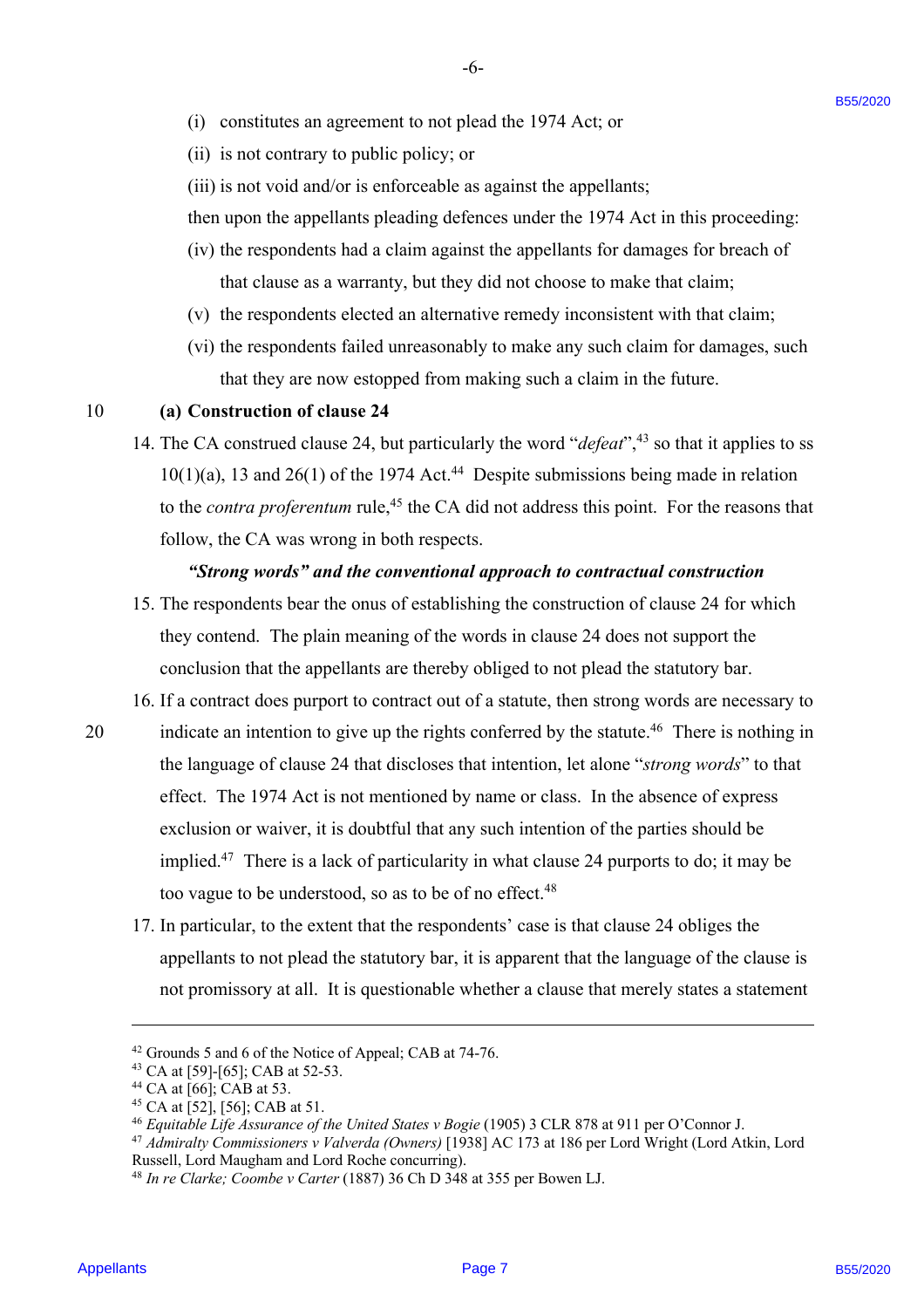of fact, and not a "*performative utterance*", can be construed as promissory.<sup>49</sup> Clause 24 merely recites a state of affairs that does not, on its face, oblige any party to do (or 24 merely recites <sup>a</sup> state of affairs that does not, on its face, oblige any party to do (or not do) anything. It does not oblige the appellants to not plead the 1974 Act. not do) anything. It does not oblige the appellants to not plead the 1974 Act.

-7- -7-

18. In any event, clause 24 itself contains words of limitation; that is, "insofar as this can lawfully be done". Whatever impact the respondents contend clause 24 has upon the right of the appellants to plead the statutory bar, the clause does not purport to restrict right of the appellants to plead the statutory bar, the clause does not purport to restrict that right any more than the law allows. that right any more than the law allows.

# *Consequences of the* **contra proferentum** *rule in construing clause 24* Consequences ofthe contra proferentum rule in construing clause <sup>24</sup>

- 19. If there is ambiguity in clause 24, then as a rule of construction (albeit one of last 19. If there is ambiguity in clause 24, then as <sup>a</sup> rule of construction (albeit one of last
- 10 resort),<sup>50</sup> the *contra proferentum* rule applies to compel a construction against the

interests of the party that inserted the clause.<sup>51</sup> The plain meaning of the words do not compel a construction that the appellants have given up their right to plead the statutory compel a construction that the appellants have given up their right to plead the statutory bar. If the language is ambiguous, then that ambiguity tells against the respondents.

#### **(b) Public policy of 1974 Act and its impact on clause 24** (b) Public policy of 1974 Act and its impact on clause 24

20. The CA acknowledged that there was no binding authority on whether the 1974 Act 20. The CA acknowledged that there was no binding authority on whether the 1974 Act can be contracted out of,<sup>52</sup> but it was guided by considered observations in *Verwayen v* Commonwealth,<sup>53</sup> to conclude that it was compatible with the public policy of that Act for its terms to be contracted out of.<sup>54</sup> Verwayen has no precedential value in this respect.<sup>55</sup> For the reasons that follow, the CA was wrong in its conclusion. of first, and not a "perglomastive asteromoc", can be constructed as promissory.<sup>9</sup> Clause<br>
24 reared reactions a statistic button sensitive and constraints but the specifies are properties and constraint and the first bu

# 20 *Contracting out of the benefit of a statute: generally* <sup>20</sup> Contracting out ofthe benefit of <sup>a</sup> statute: generally

21. "Contracting out" may take many forms, <sup>56</sup> but any "*contractual arrangements will not*  21. "Contracting out" may take many forms,°° but any "contractual arrangements will not *be enforced where they operate to defeat or circumvent a statutory purpose or policy*  be enforced where they operate to defeat or circumvent a statutory purpose or policy according to which statutory rights are conferred in the public interest, rather than for

<sup>51</sup> *Fowkes v Manchester and London Life Assurance and Loan Association* (1863) 3 B&S 917 at 929-930; 5! Fowkes v Manchester and London Life Assurance and Loan Association (1863) <sup>3</sup> B&S 917 at 929-930; 122 ER 343 at 348 per Blackburn J; *Western Australian Bank v Royal Insurance Co* (1908) 5 CLR 533 at 559 122 ER 343 at 348 per Blackburn J; Western Australian Bank v Royal Insurance Co (1908) <sup>5</sup> CLR 533 at 559 per Barton J; *Maye v Colonial Mutual Life Assurance Society Ltd* (1924) 35 CLR 14 at 26-27 per Isaacs ACJ.  $52$  CA at [34]; CAB at 47.

<sup>49</sup> *Franklins Pty Ltd v Metcash Trading Ltd* (2009) 76 NSWLR 603 at [392]-[304] per Campbell JA (in the 4° Franklins Pty Ltd v Metcash Trading Ltd (2009) 76 NSWLR 603 at [392]-[304] per Campbell JA (in the context of a recital). context of a recital).

<sup>&</sup>lt;sup>50</sup> Lindus v Melrose (1858) 3 H&N 177 at 182; 157 ER 434 at 436 per Coleridge J for the Court.

<sup>53 (1990) 170</sup> CLR 394.

<sup>&</sup>lt;sup>54</sup> CA at [38]-[40]; CAB at 49.

<sup>&</sup>lt;sup>55</sup> Cf Dickenson's Arcade Pty Ltd v Tasmania (1974) 130 CLR 177 at 188 per Barwick CJ.

<sup>56</sup> *Caltex Oil (Australia) Pty Ltd v Best* (1990) 170 CLR 516 at 522 per Mason CJ, Gaudron and McHugh JJ. 5° Caltex Oil (Australia) Pty Ltd v Best (1990) 170 CLR 516 at 522 per Mason CJ, Gaudron and McHugh JJ.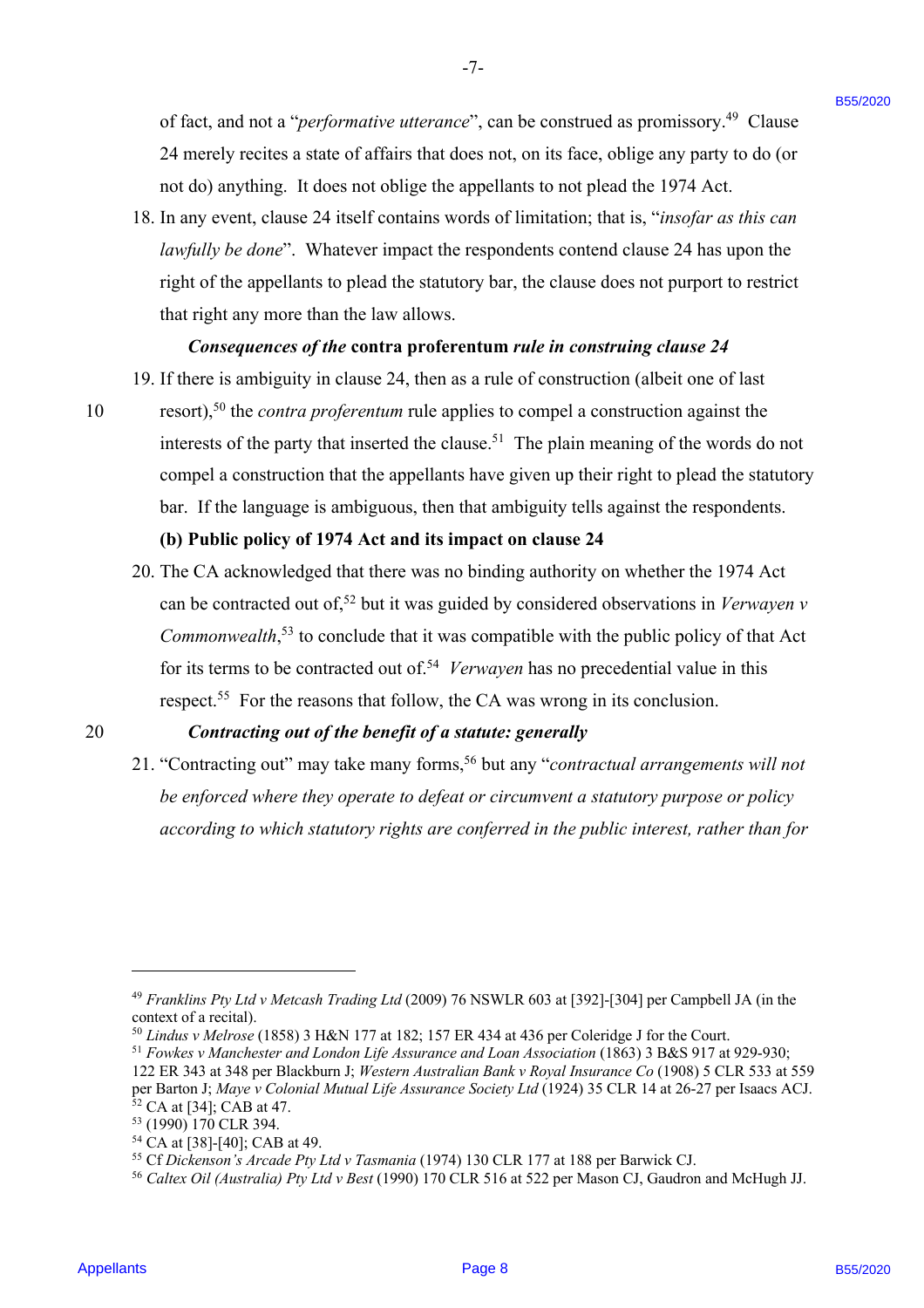*the benefit of an individual alone."<sup>57</sup> The refusal to enforce such contracts "is a* striking illustration of the subordination of private right to public interest".<sup>58</sup>

-8- -8-

- 22. The maxim, quilibet potest renunciare juri pro se introducto, as translated by Broom means, "*Anyone may at his pleasure, renounce the benefit of a stipulation or other*  means, "Anyone may at his pleasure, renounce the benefit of a stipulation or otherright introduced entirely in his own favour".<sup>59</sup> This Court itself has drawn attention to the necessity that the benefit to be foregone must be one exclusively to that party's the necessity that the benefit to be foregone must be one exclusively to that party's benefit.<sup>60</sup> In the words of Lord Hailsham: "If there is a public as well as a private *interest a contrary Latin maxim applies*."61 interest a contrary Latin maxim applies."®' the boneyit of our distribution of our e<sup>-137</sup>. The restricted to entrience such contracts "16<br>
and solve the contracts B5 (b) when the bone such a publisher and the such a state of the such a state of the such a state of
	- 23. It is significant that *Great Eastern Railway Co v Goldsmid*,<sup>62</sup> a case often cited in this

10 regard, itself involved a royal charter in the nature of a private Act of Parliament;<sup>63</sup> albeit less common today,<sup>64</sup> this was for the exclusive benefit of a named person. The principle is not limited to such laws, but it developed in that context, where it was principle is not limited to such laws, but it developed in that context, where it was readily applicable. An attentive reading of the maxim reflects the shifts in the attitude readily applicable. An attentive reading of the maxim reflects the shifts in the attitude of the common law to freedom of contract. It should be kept within its precise limits. of the common law to freedom of contract. It should be kept within its precise limits.

24. It is the policy and presumption of the common law that there should be freedom of 24. It is the policy and presumption of the common law that there should be freedom of contract, and that contracts freely entered into should be enforceable.<sup>65</sup> In 1875, Jessel MR had championed "freedom of contract" as the paramount policy of the law, 66 but as Lord Simon explained, even before 1875, "*the law began to back-pedal*",<sup>67</sup> such that "*it* was apparently no longer accepted by the law that freedom and sanctity of contract 20 were conclusive of the public interest."<sup>68</sup> In support of that back-pedalling, Lord

<sup>&</sup>lt;sup>57</sup> Westfield Management Ltd v AMP Capital Property Nominees Ltd (2012) 247 CLR 129 at [46] per French CJ, Crennan, Kiefel and Bell JJ.

<sup>&</sup>lt;sup>58</sup> *A v Hayden* (1984) 156 CLR 532 at 559 per Mason J.

<sup>&</sup>lt;sup>59</sup> National Westminster Bank Ltd v Halesowen Presswork & Assemblies Ltd [1972] AC 785 at 808.

<sup>60</sup> *Equitable Life Assurance of United States v Bogie* (1905) 3 CLR 878 at 892-893 per Griffith CJ, at 897, 6° Equitable Life Assurance of United States v Bogie (1905) <sup>3</sup> CLR 878 at 892-893 per Griffith CJ, at 897, 902-903 per Barton J, and at 905-906 per O'Connor J. 902-903 per Barton J, and at 905-906 per O'Connor J.

<sup>&</sup>lt;sup>61</sup> *Johnson v Moreton* [1980] AC 37 at 58.

 $62$  (1884) 9 App Cas 927.

 $63$  Earl of Selborne LC described the instrument as "at the most in the nature of what at this day we call a private or personal Act, a parliamentary assurance": (1884) 9 App Cas 927 at 936. Bowen LJ explained the distinction them and public Acts of Parliament in *R v London County Council* [1893] 2 QB 454 at 462. <sup>64</sup> *Acts Interpretation Act* 1954 (Q), s 11. Sections 12 and 12A of that Act contemplate that private Acts <sup>64</sup> Acts Interpretation Act 1954 (Q), s 11. Sections 12 and 12A of that Act contemplate that private Acts

might still be enacted by Parliament, but it is seldom done.

<sup>&</sup>lt;sup>65</sup> Johnson v Moreton [1980] AC 37 at 57-58 per Lord Hailsham.

<sup>&</sup>lt;sup>66</sup> Printing and Numerical Registering Co v Sampson (1875) LR 19 Eq 462 at 465.

 $67$  [1980] AC 37 at 66.

<sup>68</sup> [1980] AC 37 at 66. <sup>68</sup> [1980] AC 37 at 66.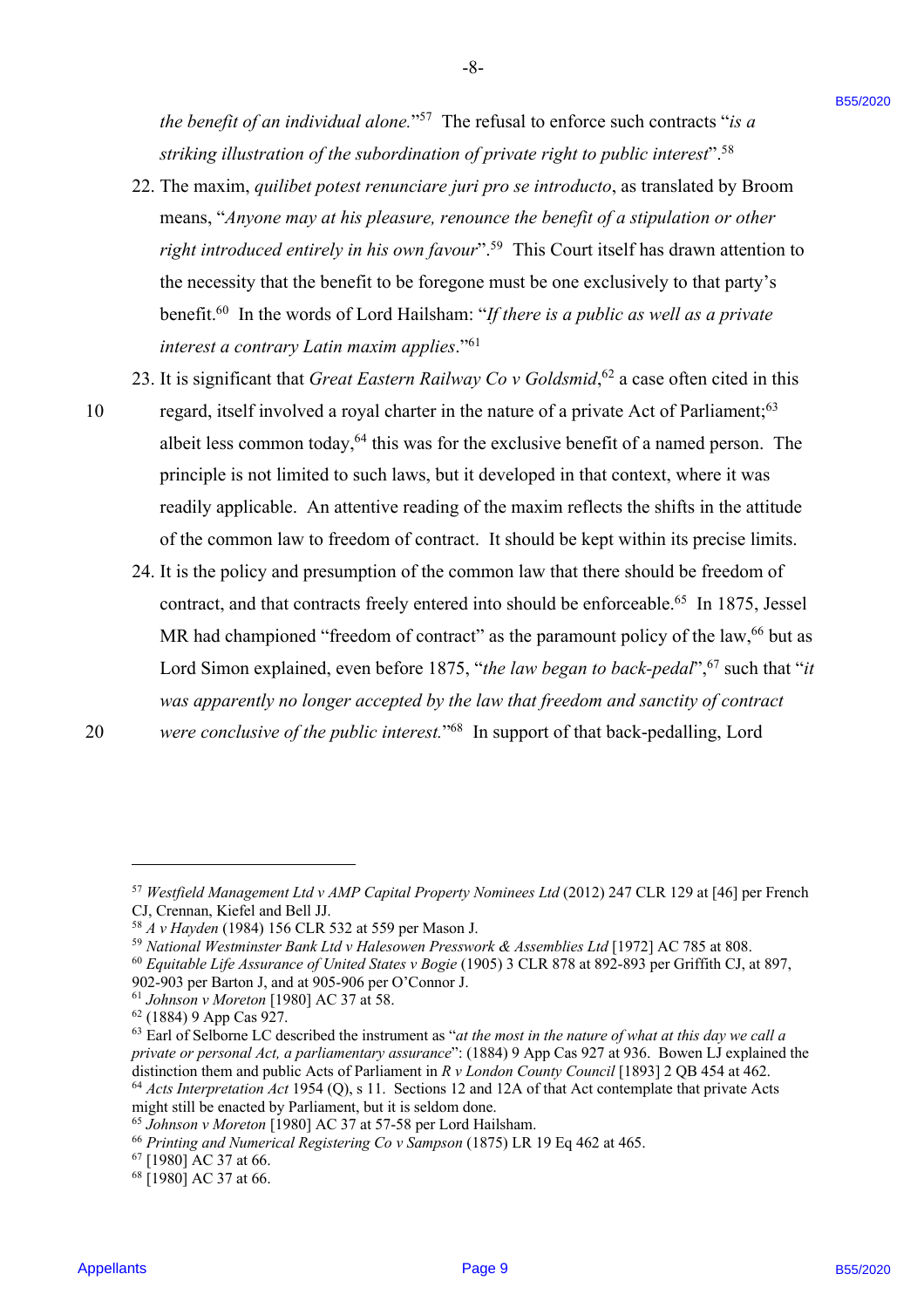Simon cited the statement by Alderson B in *Graham v Ingleby*, <sup>69</sup> that "*an individual* Simon cited the statement by Alderson <sup>B</sup> in Graham v Ingleby,® that "an individual *cannot waive a matter in which the public have an interest.*"70 cannot waive a matter in which the public have an interest."

-9- -9-

- 25. This principle is established firmly in English jurisprudence,<sup> $71$ </sup> and in judgments of this Court.<sup>72</sup> The critical question, therefore, is whether the public has an interest in the imposition, by and under the 1974 Act, of periods of limitation within which an action may be brought. If, on the proper consideration of the 1974 Act, any such benefit or may be brought. If, on the proper consideration of the 1974 Act, any such benefit or interest of the public is revealed, then the 1974 Act cannot be contracted out of. Simon cited the statement by Alderson B in *Greatony v Pageley*;<sup>9</sup> that "an *individual*<br> *Control where another between level the page 10 between* in *C between C*<sup>21</sup><br> **Control Control in the control in the** 
	- 26. The proper approach to determining whether or not the 1974 Act prohibits contracting 26. The proper approach to determining whether or not the 1974 Act prohibits contracting out is exemplified by the decision in *Salford Union Guardians v Dewhurst*.<sup>73</sup> Astbury
- 10 J concluded that the *Poor Law Officers' Superannuation Act* 1896, which created a 10 <sup>J</sup> concluded that the Poor Law Officers' Superannuation Act 1896, which created <sup>a</sup> compulsory scheme for superannuation pensions, but that did not prohibit contracting compulsory scheme for superannuation pensions, but that did not prohibit contracting out expressly, could be contracted out of.<sup>74</sup> The Court of Appeal reversed.<sup>75</sup>
	- 27. Before the House of Lords,<sup>76</sup> which affirmed the Court of Appeal's decision,<sup>77</sup> the following propositions emerged as key to the relevant inquiry: following propositions emerged as key to the relevant inquiry:
		- (a) Although not conclusive as to the question, it is important to consider the purpose (a) Although not conclusive as to the question, it is important to consider the purpose and scheme of the Act.78 and scheme of the Act.'®
		- (b) It is necessary to read and consider the Act as a whole.79 (b) It is necessary to read and consider the Act as a whole."
		- (c) It is necessary to consider the effect of the language of the Act, including any (c) It is necessary to consider the effect of the language of the Act, including any "imperative words, words of command".<sup>80</sup>

 $69$  (1848) 1 Ex 651.

 $70$  (1848) 1 Ex 651 at 657.

<sup>71</sup> *Hunt v Hunt* (1862) 31 LJ Ch 161 at 175 per Lord Westbury; *Anctil v Manufacturers' Life Insurance Co*  Hunt v Hunt (1862) 31 LJ Ch 161 at 175 per Lord Westbury; Anctil v Manufacturers' Life Insurance Co [1899] AC 604 at 609 per Lord Watson; *Equitable Life Assurance Society of United States v Reed* [1914] AC [1899] AC 604 at 609 per Lord Watson; Equitable Life Assurance Society of United States v Reed [1914] AC 587 at 595 per Lord Dunedin; *Johnson v Moreton* [1980] AC 37 at 58 per Lord Hailsham.

<sup>&</sup>lt;sup>72</sup> Equitable Life Assurance of United States v Bogie (1905) 3 CLR 878 at 892-893 per Griffith CJ, at 897, 902-903 per Barton J, and at 905-906 per O'Connor J; Wirth v Wirth (1918) 25 CLR 402 at 408 per Rich J for the Court; *Davies v Davies* (1919) 26 CLR 348 at 355 per Isaacs J, at 362 per Higgins J, and at 364-365 for the Court; Davies v Davies (1919) 26 CLR 348 at 355 per Isaacs J, at 362 per Higgins J,and at 364-365 per Gavan Duffy J.

<sup>&</sup>lt;sup>73</sup> [1926] AC 619.

<sup>&</sup>lt;sup>74</sup> Dewhurst v Salford Guardians [1925] Ch 139 at 147-148.

<sup>&</sup>lt;sup>75</sup> Dewhurst v Salford Guardians [1925] Ch 655.

<sup>&</sup>lt;sup>76</sup> Guardians of the Poor of Salford Union v Dewhurst [1926] AC 619. See also Soho Square Syndicate Ltd v *E Pollard & Co* [1940] Ch 645-646 per Farwell J; *Bowmaker Ltd v Tabor* [1941] 2 KB 1 at 7 per Goddard LJ E Pollard & Co [1940] Ch 645-646 per Farwell J; Bowmaker Ltd v Tabor [1941] 2 KB 1 at 7 per Goddard LJ (Scott and MacKinnon LLJ concurring). (Scott and MacKinnon LLJ concurring).

<sup>77</sup> Lord Sumner, at [1926] AC 619 at 629-634, dissented. <sup>77</sup> Lord Sumner, at [1926] AC 619 at 629-634, dissented.

<sup>&</sup>lt;sup>78</sup> [1926] AC 619 at 624 per Viscount Cave LC (Lord Shaw, Lord Parmoor and Lord Blanesburgh concurring), and at 636 per Lord Parmoor. See also *Admiralty Commissioners v Valverda (Owners)* [1938] concurring), and at 636 per Lord Parmoor. See also Admiralty Commissioners v Valverda (Owners) [1938] AC 173 at 185 per Lord Wright (Lord Atkin, Lord Russell, Lord Maugham and Lord Roche concurring). <sup>79</sup> [1926] AC 619 at 627 per Lord Shaw.

<sup>80</sup> [1926] AC 619 at 624 per Viscount Cave LC (Lord Shaw, Lord Parmoor and Lord Blanesburgh 8° [1926] AC 619 at 624 per Viscount Cave LC (Lord Shaw, Lord Parmoor and Lord Blanesburgh concurring), and at 634 per Lord Parmoor. concurring), and at 634 per Lord Parmoor.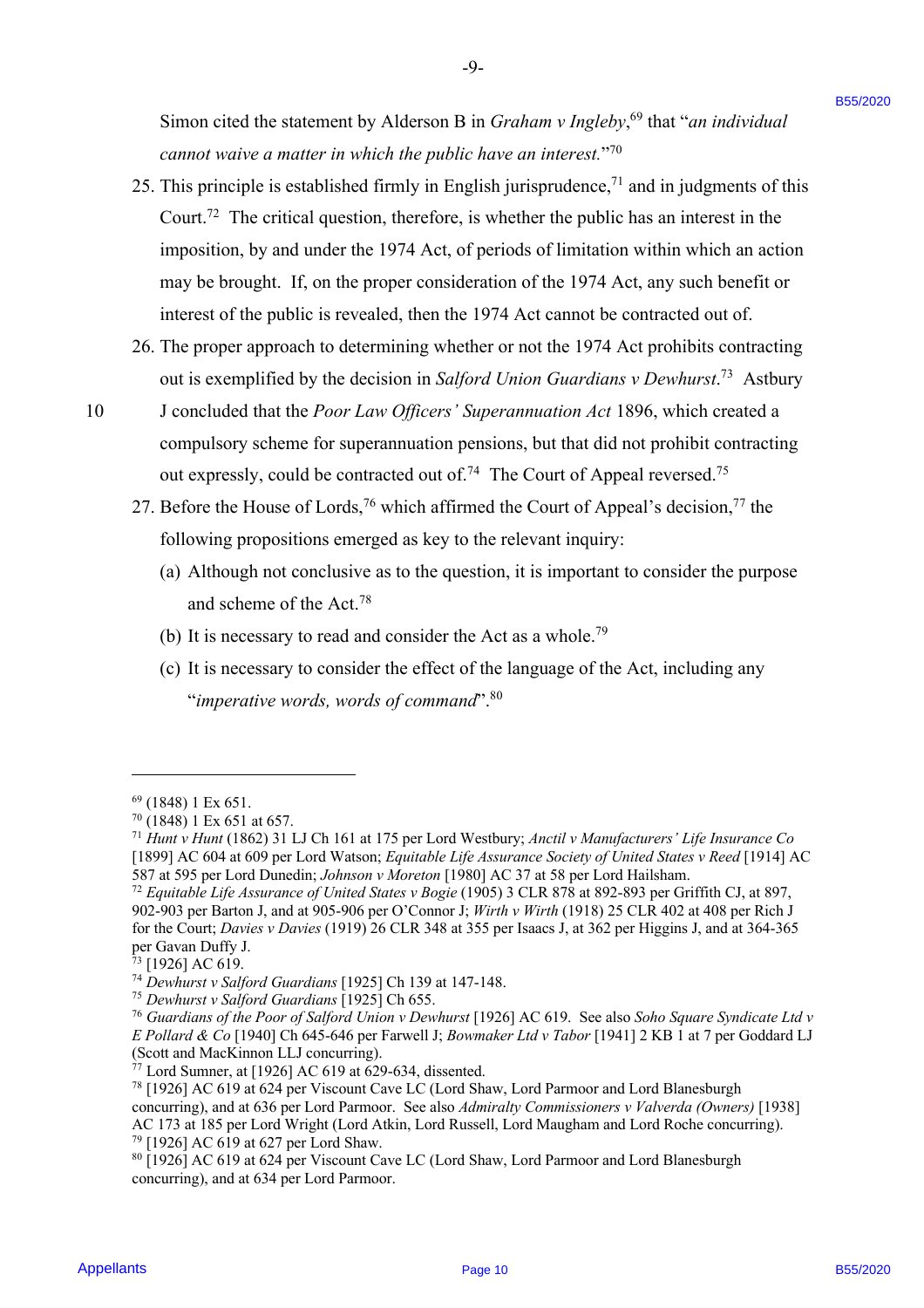(d) The answer, arrived at by that process,  $81$  may be tested by asking whether it was the intention of Parliament that the application of the statute can be excluded. $82$ 

-10- -10-

- 28. The House of Lords, in *Admiralty Commissioners v Valverda (Owners)*, <sup>83</sup> ruled invalid a contract that purported to contract out of s 557(1) of the *Merchant Shipping Act* 1894, <sup>a</sup> contract that purported to contract out of <sup>s</sup> 557(1) of the Merchant Shipping Act 1894, which excluded any claim any expense sustained by His Majesty by reason of the which excluded any claim any expense sustained by His Majesty by reason of the provision of salvage services. The Admiralty sought to recover remuneration, under a provision of salvage services. The Admiralty sought to recover remuneration, under <sup>a</sup> standard form contract, which it contended had overridden the exclusion in the Act. standard form contract, which it contended had overridden the exclusion in the Act. Lord Wright stated, "*Such a conclusion would … afford a simple and easy way of*  Lord Wright stated, "Such a conclusion would ... afford a simple and easy way of *evading or nullifying s 557 and make it a wonder why the Act of 1916 was*  evading or nullifying s 557 and make it a wonder why the Act of 1916 was (6) The answer, arrived at by that process,<sup>3</sup> may be tested by assing whether it was the<br>
neutrinos of Parkensis B5<sup>1</sup> (Consultation of the simulation in the scale data is a periodical consultation of the simulation of t
	-

10 necessary."<sup>84</sup> Griffiths CJ made the same point about the statute at issue in *Bogie*.<sup>85</sup>

- 29. In *Lieberman v Morris*,<sup>86</sup> this Court applied both *Dewhurst* and *Valverda* to determine that it was contrary to the public policy of the *Family Maintenance and Guardianship*  that it was contrary to the public policy of the Family Maintenance and Guardianship of Infants Act 1916 (NSW) to contract out of its terms. Such an approach also accords with the statements of this Court in the context of "illegality" of contracts.<sup>87</sup> This approach, therefore, should be applied by this Court in determining whether or not the approach, therefore, should be applied by this Court in determining whether or not the public policy of the 1974 Act precludes the contracting out of its terms. public policy of the 1974 Act precludes the contracting out of its terms.
- 30. For the reasons that follow, applying the foregoing approach, this Court should 30. For the reasons that follow, applying the foregoing approach, this Court should conclude that the 1974 Act does not permit the contracting out of its provisions. conclude that the 1974 Act does not permit the contracting out of its provisions.

# The legislative history of the 1974 Act

20 31. The progenitor of the limitations statutes in the traditional form is the 1623 *Statute of* 20 31. The progenitor of the limitations statutes in the traditional form is the 1623 Statute of Limitations (21 Jac 1 c 16) (the Jacobean Statute).<sup>88</sup> The 1974 Act repealed a variety of legislation,<sup>89</sup> but most notably the *Law Reform (Limitation of Actions) Act* 1956 (Q), the *Limitation Act* 1960 (Q) (**1960 Act**), and the *Limitation (Persons under* the Limitation Act 1960 (Q) (1960 Act), and the Limitation (Persons under

<sup>81</sup> [1926] AC 619 at 626 per Viscount Cave LC (Lord Shaw, Lord Parmoor and Lord Blanesburgh <sup>81</sup> [1926] AC 619 at 626 per Viscount Cave LC (Lord Shaw, Lord Parmoor and Lord Blanesburgh concurring). concurring).

<sup>82</sup> [1926] AC 619 at 625 per Viscount Cave LC (Lord Shaw, Lord Parmoor and Lord Blanesburgh <sup>82</sup> [1926] AC 619 at 625 per Viscount Cave LC (Lord Shaw, Lord Parmoor and Lord Blanesburgh concurring). concurring).

<sup>83 [1938]</sup> AC 171.

<sup>&</sup>lt;sup>84</sup> [1938] AC 171 at 184 (Lord Atkin and Lord Russell concurring). The Merchant Shipping (Salvage) Act 1916 made specific provision for when salvage claims could be made by the Admiralty. 1916 made specific provision for when salvage claims could be made by the Admiralty.

<sup>&</sup>lt;sup>85</sup> Equitable Life Assurance of United States v Bogie (1905) 3 CLR 878 at 892-893.

<sup>&</sup>lt;sup>86</sup> (1944) 69 CLR 69.

<sup>87</sup> *Fitzgerald v FJ Leonhardt Pty Ltd* (1997) 189 CLR 215 at 227 per McHugh and Gummow JJ; 87Fitzgerald v FJ Leonhardt Pty Ltd (1997) 189 CLR 215 at 227 per McHugh and Gummow JJ; *International Air Transport Association v Ansett Australia Holdings Ltd* (2008) 234 CLR 151 at [71] per International Air Transport Association v Ansett Australia Holdings Ltd (2008) 234 CLR <sup>151</sup> at [71] per Gummow, Hayne, Heydon, Crennan and Kiefel JJ; *Miller v Miller* (2011) 242 CLR 446 at [25] per French Gummow, Hayne, Heydon, Crennan and Kiefel JJ; Miller v Miller (2011) 242 CLR 446 at [25] per French CJ, Gummow, Hayne, Crennan, Kiefel and Bell JJ; *Equuscorp Pty Ltd v Haxton* (2012) 246 CLR 498 at [23] CJ, Gummow, Hayne, Crennan, Kiefel and Bell JJ; Equuscorp Pty Ltd v Haxton (2012) 246 CLR 498 at [23] per French CJ, Crennan and Kiefel JJ.

<sup>88</sup> There were earlier statutes in relation to real actions: Statute of Merton 1237 (20 Hen III c 8), Statute of *Westminster* 1275 (3 Edw I c 39), and *Act of Limitation* 1540 (32 Hen VIII c 2). <sup>89</sup> Limitation of Actions Act 1974 (Q), s 4, Sch.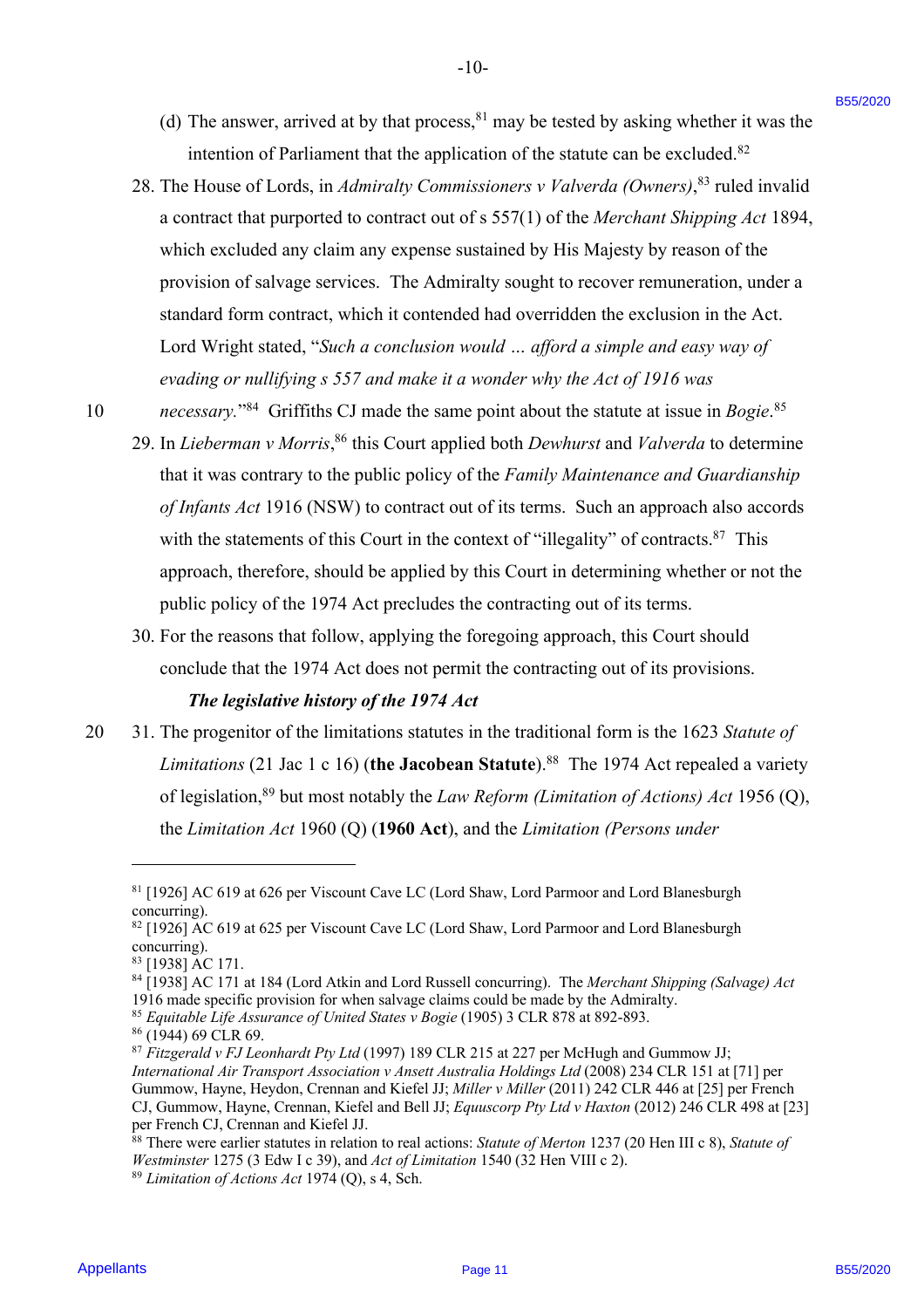Disabilities) Act 1962 (Q). The 1960 Act modernised the limitation provisions that were prescribed by the *Statute of Frauds and Limitations Act* 1867 (Q).<sup>90</sup>

 $-11-$ 

# *The purpose and scheme of the 1974 Act* The purpose and scheme ofthe <sup>1974</sup> Act

- 32. The public policy manifested in the 1974 Act has its origins in the Jacobean Statute. 32. The public policy manifested in the 1974 Act has its origins in the Jacobean Statute. The 1974 Act is merely the latest iteration of that statute, and its objects and purposes The 1974 Act is merely the latest iteration of that statute, and its objects and purposes are directed to the similar mischiefs that it sought to combat. The fundamental public are directed to the similar mischiefs that it sought to combat. The fundamental public policy manifested in legislation dealing with the limitation of actions remains constant. policy manifested in legislation dealing with the limitation of actions remains constant.
- 33. At common law, there is no limitation upon the time within which an action has to be 33. At common law, there is no limitation upon the time within which an action has to be commenced.<sup>91</sup> Where a legislature has passed laws imposing a period limiting the time
- 10 within which to bring an action, these are laws of procedure and, as such, *lex fori*.<sup>92</sup> Justice Story, in *Le Roy v Crowninshield*,<sup>93</sup> explained that, viewed in that way in the conflict of laws discourse, such statutes are inherently manifestations of public policy conflict of laws discourse, such statutes are inherently manifestations of public policy because they "are regulated by [a state's] own views of justice and propriety, and *fashioned by its own wants and customs.*"94 fashioned by its own wants and customs.""4 Distributed Jet 1960. (Q). The 1960 Act modernised the luminion provisions that<br>we represented by the Sonce of Frankland *Luislanton*. Jet 1867 (Q).<sup>22</sup><br>
The purpose and solvent of the 1974 Act<br>
S2. The pulse is solvent o
	- 34. In *Cholmondeley v Clinton*,<sup>95</sup> Plumer MR articulated the "*wisest policy*" of statutes of limitation thus: "The public have a great interest, in having a known limit fixed by law to litigation, for the quiet of the community."<sup>96</sup> It was said of the Jacobean Statute that "*the security of all men*" depended upon it.<sup>97</sup> Limitation statutes are "*an act of* peace".<sup>98</sup> That the public interest does and ought prevail (even in occasional, specific
- 

<sup>20</sup> cases of injustice)<sup>99</sup> itself supports the idea that Parliament has preferred the benefit to the public over an individual plaintiff. Otherwise, like Damocles, a putative defendant is prejudiced by "*having an action hanging over his head indefinitely*". 100 is prejudiced by "having an action hanging over his head indefinitely" .'°°

<sup>&</sup>lt;sup>90</sup> *Amos v Brisbane City Council* (2018) 230 LGERA 51 at [41] per Fraser JA.

<sup>91</sup> *Blackmore v Tidderley* (1790) 2 Ld Raym 1100 at 1100; 92 ER 228 at 228 per Holt CJ; *Williams v Jones*  °! Blackmore v Tidderley (1790) 2 Ld Raym 1100 at 1100; 92 ER 228 at 228 per Holt CJ; Williams v Jones (1811) 13 East 439 at 449; 104 ER 441 at 445 per Lord Ellenborough CJ. (1811) <sup>13</sup> East 439 at 449; 104 ER 441 at 445 per Lord Ellenborough CJ.

<sup>&</sup>lt;sup>92</sup> *Lopez v Burslem* (1843) 4 Moo PC 300 at 305; 13 ER 318 at 320 per Lord Campbell.

<sup>93 2</sup> Mason 151.

 $94$  2 Mason 151 at 3.

<sup>&</sup>lt;sup>95</sup> (1820) 2 Jac & W 1; 37 ER 527.

<sup>96</sup> (1820) 2 Jac & W 1 at 140; 37 ER 527 at 577. Lewison LJ elaborated upon the modern societal benefits of °© (1820) 2 Jac & W 1 at 140; 37 ER 527 at 577. Lewison LJ elaborated upon the modern societal benefits of limitation periods in *RE v GE* [2015] EWCA Civ 287 at [75].

<sup>&</sup>lt;sup>97</sup> Green v Rivett (1795) 2 Salk 422; 91 ER 367.

 $^{98}$  A'Court v Cross (1825) 3 Bing 329 at 332 per Best CJ. Or, sometimes, "statutes of repose": Doe v Jones (1791) 4 TR 301 at 308; 100 ER 1031 at 1035 per Lord Kenyon CJ. (1791) 4 TR 301 at 308; 100 ER 1031 at 1035 per Lord Kenyon CJ.

<sup>&</sup>lt;sup>99</sup> *Hawkins v Clayton* (1988) 164 CLR 539 at 589-590 per Deane J.

<sup>100</sup> *Biss v Lambeth, Southwark & Lewisham Health Authority* [1978] 2 All ER 125 at 131 per Lord Denning <sup>100</sup> Biss v Lambeth, Southwark & Lewisham Health Authority [1978] 2 All ER <sup>125</sup> at <sup>131</sup> per Lord Denning MR. MR.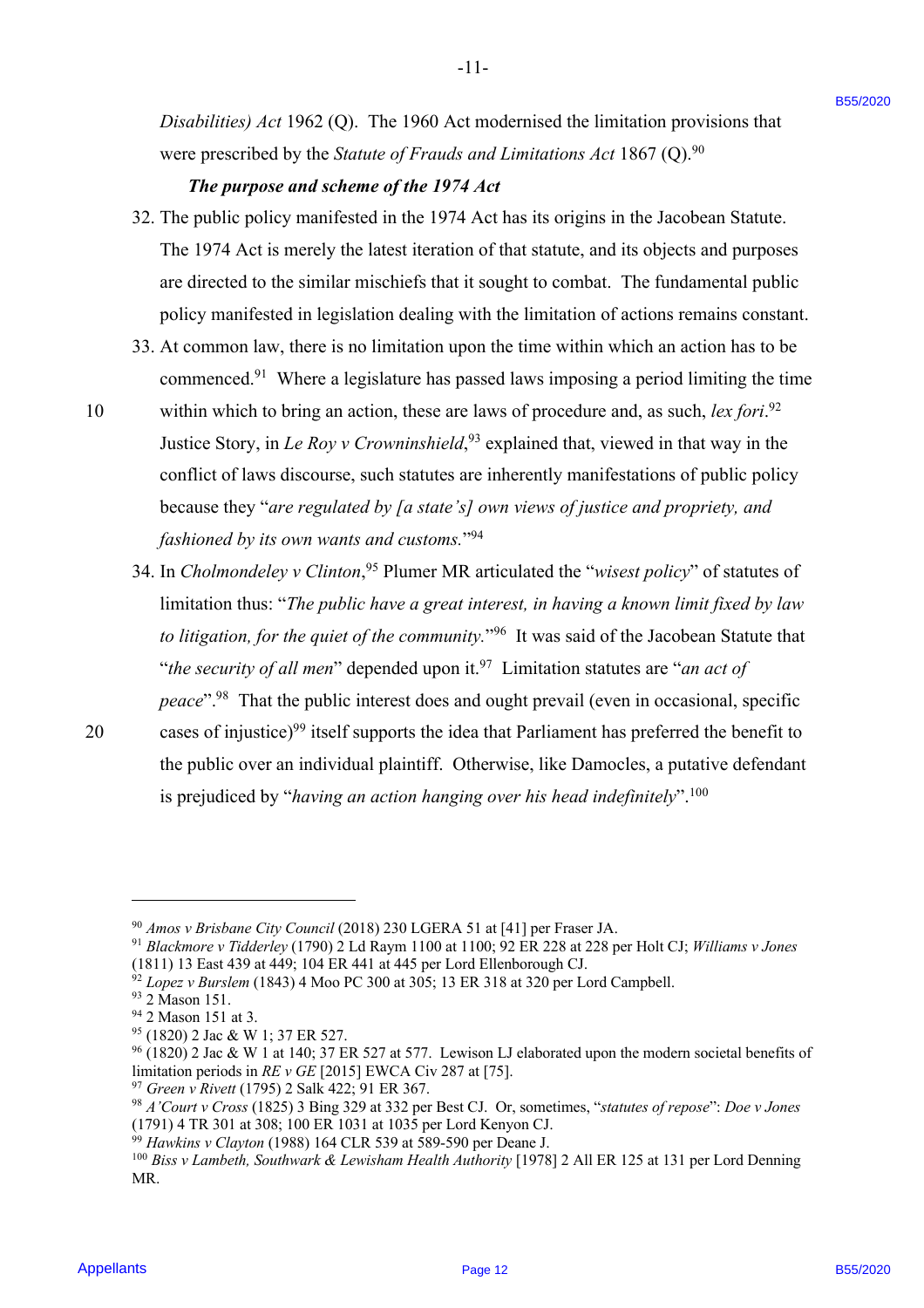35. In *Brisbane South Regional Health Authority v Taylor*,<sup>101</sup> McHugh J traced the historical throughline from the Jacobean Statute to the 1974 Act,<sup>102</sup> and highlighted four influences that motivated the legislatures to impose limitation periods, including four influences that motivated the legislatures to impose limitation periods, including that "the public interest requires that disputes be settled as quickly as possible".<sup>103</sup> Limitation periods, which are by their terms imperative and mandatory,<sup>104</sup> endeavour to compel plaintiffs to bring their claims as soon as they have arisen, insofar as time compel plaintiffs to bring their claims as soon as they have arisen, insofar as time begins to run once the action ripens, and a plaintiff who sits on its rights risks them begins to run once the action ripens, and a plaintiffwho sits on its rights risks them being taken away by some intervening event.<sup>105</sup> "A limitation period ... represents the legislature's judgment that the welfare of society is best served by causes of action

-12- -12-

10 being litigated within the limitation period."<sup>106</sup>

- 36. In considering the scheme created by the 1974 Act, the legislature has clearly turned its 36. In considering the scheme created by the 1974 Act, the legislature has clearly turned its mind to the circumstances in which the limitation period might be extended or lifted. mind to the circumstances in which the limitation period might be extended or lifted. Those provisions are located in Part 3 of the 1974 Act. The extension provisions are "*a* Those provisions are located in Part <sup>3</sup> of the 1974 Act. The extension provisions are "a legislative recognition that general conceptions of what justice requires in particular categories of cases may sometimes be overridden by the facts of an individual case".<sup>107</sup> The legislature has itself determined the circumstances in which the statutory bar ought The legislature has itself determined the circumstances in which the statutory bar ought not to rise, and it has not included among them that the parties have contracted out of the statute. If the legislature had so intended, then it could have done so by express the statute. If the legislature had so intended, then it could have done so by express words, as legislatures in other jurisdictions have done in similar statutes.<sup>108</sup> 35. In *Breisbane Stoath Regional Health Authority v* Teylor,<sup>14</sup> Mellaqk 1 reacted the material throughly for the like-the initial throughly for the like-the initial throughly for the like-the initial for the figure is t
- 20 37. "Legislation rarely pursues a single purpose at all costs."<sup>109</sup> The 1974 Act balances the competing interests of plaintiffs and defendants.<sup>110</sup> The basic object of the 1974 Act is that putative defendants should not be vexed by claims of the kind described by Act is that putative defendants should not be vexed by claims of the kind described by its terms. That basic object, however, is not pursued absolutely by the Act. The raising its terms. That basic object, however, is not pursued absolutely by the Act. The raising of the statutory bar operates necessarily to the benefit of defendants, but the 1974 Act also makes provision in the extension provisions that, in particular cases set out in the also makes provision in the extension provisions that, in particular cases set out in the

<sup>105</sup> Cox v Morgan (1801) 2 B&P 398 at 412; 126 ER 1349 at 1357 per Heath J; *Re Benzon; Bower v*<br>Chetwynd [1914] 2 Ch 68 at 76 per Channell J (Cozens-Hardy MR and Buckley LJ concurring); Cartledge v *E Jopling & Sons Ltd* [1963] AC 758 at 782 per Lord Pearce.

 $101$  (1996) 186 CLR 541.

<sup>&</sup>lt;sup>102</sup> (1996) 186 CLR 541 at 551-552.

<sup>&</sup>lt;sup>103</sup> (1996) 186 CLR 541 at 553.

 $104$  Sections 10(1), 13, 24(1) and 26(1) of the 1974 Act use the word "shall".

<sup>105</sup> *Cox v Morgan* (1801) 2 B&P 398 at 412; 126 ER 1349 at 1357 per Heath J; *Re Benzon; Bower v* 

<sup>&</sup>lt;sup>106</sup> (1996) 186 CLR 541 at 553 per McHugh J.

 $107$  (1996) 186 CLR 541 at 553 per McHugh J.

 $108$  Such foreign developments were discussed in CA at [41].

<sup>&</sup>lt;sup>109</sup> Carr v Western Australia (2007) 232 CLR 138 at [5] per Gleeson CJ. This Court approved Gleeson CJ's statement in *Alcan (NT) Alumina Pty Ltd v Commissioner of Territory Revenue* (2009) 239 CLR 27 at [51] per Hayne, Heydon, Crennan and Kiefel JJ. statement in *Alcan (NT) Alumina Pty Ltd v Commissioner of Territory Revenue* (2009) 239 CLR 27 at [51] per Hayne, Heydon, Crennan and Kiefel JJ.

<sup>110</sup> *Brunton v D O'Bryan & Co Pty Ltd* (unreported, NSWCA, 4 August 1988) at 1 per Kirby P. <sup>110</sup> Brunton v D O'Bryan & Co Pty Ltd (unreported, NSWCA, 4 August 1988) at 1 per Kirby P.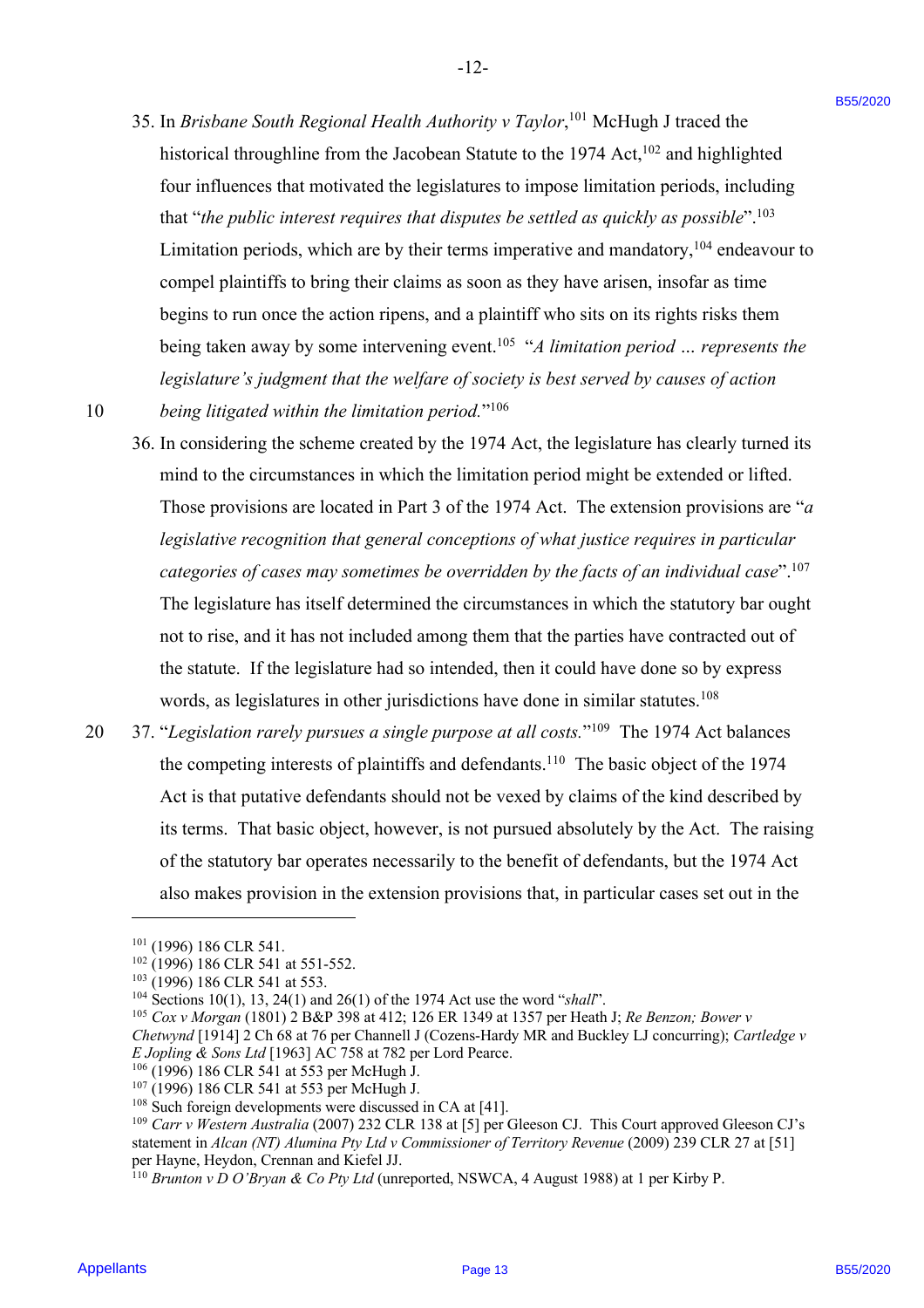Act, the interests of a plaintiff might override the interests of a defendant.<sup>111</sup> Even then, however, a plaintiff is ordinarily subject to the discretion of the Court under Part then, however, <sup>a</sup> plaintiff is ordinarily subject to the discretion of the Court under Part 3 of the Act.<sup>112</sup> In exercising that discretion, the defendant's interests are not

-13- -13-

irrelevant; in an appropriate case, the Court may prefer that the plaintiff should pursue irrelevant; in an appropriate case, the Court may prefer that the plaintiff should pursue a remedy against its solicitors instead (if one is available).<sup>113</sup>

38. Lord Millett has stated that limitation acts are beneficial enactments and, as such, are to 38. Lord Millett has stated that limitation acts are beneficial enactments and, as such, are to be construed liberally.<sup>114</sup> Given the foregoing exposition, it might be asked rhetorically to whose benefit such statutes are directed,  $115$  but it is evident that such statutes should be construed in favour of the defendant.<sup>116</sup> Despite this, the better approach is that, by Act, the interests of a plaintiff might overide the interests of a defendent.<sup>11</sup> Even<br>they become a plaintiff might is contrained by subject to the discontinue of the Cast units Particle interaction<br>of the Cast units are

10 the 1974 Act, Parliament has struck a balance between the competing interests of 10 the 1974 Act, Parliament has struck <sup>a</sup> balance between the competing interests of plaintiffs and defendants, and the very purpose of that Act was to strike that balance. It plaintiffs and defendants, and the very purpose of that Act was to strike that balance. It is not a balance that can be disturbed by the courts outside of the express terms of the is not <sup>a</sup> balance that can be disturbed by the courts outside of the express terms of the statute.<sup>117</sup> Similarly, it is not a balance that can be disturbed by the parties themselves.

- 39. For the foregoing reasons, the public policy of the 1974 Act is, therefore, against 39. For the foregoing reasons, the public policy of the 1974 Act is, therefore, against contracting out. This position results from a consideration of the policy manifested in contracting out. This position results from a consideration of the policy manifested in the Act as at the date of its enactment.<sup>118</sup> If the Act did not allow contracting out in 1974 (and, it is submitted, it did not), then it does not allow contracting out now.
- 1974 (and, it is submitted, it did not), then it does not allow contracting out now.<br>40. If the Court concludes, to the contrary, the 1974 Act manifests a public policy in favour of contracting out,<sup>119</sup> then clause 24 may nonetheless be contrary to the public policy of

<sup>&</sup>lt;sup>111</sup> In any event, in seeking to bring a claim outside a limitation period, a plaintiff may "in a very clear case" be struck out as frivolous, vexatious or an abuse of process: *Ronex Properties Ltd v John Laing Construction* be struck out as frivolous, vexatious or an abuse of process: Ronex Properties Ltd v John Laing Construction *Ltd* [1983] QB 398 at 404-405 per Donaldson LJ. Ltd [1983] QB 398 at 404-405 per Donaldson LJ.

<sup>&</sup>lt;sup>112</sup> Sections 31, 32 and 32A of the 1974 Act; cf ss 29, 38 thereof. The QLRC preferred a discretion, in contrast to the UK position in the 1939 Act, so that "*actions of a speculative or fraudulent nature may well be discouraged or excluded*": Queensland Law Reform Commission, *Report 14: Bill to amend and*  be discouraged or excluded': Queensland Law Reform Commission, Report 14: Bill to amend and*consolidate the law relating to limitation of actions* (1972) at 8.

<sup>113</sup> *Donovan v Gwentoys Ltd* [1990] 1 WLR 472 at 479 per Lord Griffiths (Lord Oliver and Lord Lowry 3 Donovan <sup>v</sup> Gwentoys Ltd [1990] <sup>1</sup> WLR <sup>472</sup> at <sup>479</sup> per Lord Griffiths (Lord Oliver and Lord Lowry concurring). Similarly, a defendant who overlooks a limitation defence available to it may have a remedy concurring). Similarly, a defendant who overlooks a limitation defence available to it may have a remedy against its solicitors: *Ketteman v Hansel Properties Ltd* [1987] AC 189 at 291 per Lord Griffiths. <sup>114</sup> *Cave v Robinson Jarvis & Rolf* [2003] 1 AC 384 at 390.

<sup>&</sup>lt;sup>115</sup> Scrutton LJ raised this point in *Harnett v Fisher* [1927] 1 KB 402 at 422.

<sup>116</sup> Dr Phillimore and Mr Coleridge are reported as making the point during argument that constructions of '16 Dr Phillimore and Mr Coleridge are reported as making the point during argument that constructions of statutes of limitation "have always been in favour of the limitation": Ditcher v Denison (1857) 11 Moo PC 324 at 333; 14 ER 718 at 722. 324 at 333; 14 ER 718 at 722.

<sup>&</sup>lt;sup>117</sup> That is, s 9 of the 1974 Act makes the application of Pt 2 subject to Pt 3, which provides for the extension of periods of limitation. Section 31(2), for example, confers a discretion to order that the period be extended. <sup>118</sup> Brooks v Burns Philp Trustee Co Ltd (1969) 121 CLR 432 at 457 per Windeyer J.

 $119$  Although, in the absence of an express prohibition in a statute, it will be the public policy of the common law that the court will regard a contract contrary to that public policy as unenforceable (Fitzgerald v FJ *Leonhardt Pty Ltd* (1997) 189 CLR 215 at 227 per McHugh and Gummow JJ; *International Air Transport*  Leonhardt Pty Ltd (1997) 189 CLR 215 at 227 per McHugh and Gummow JJ; International Air Transport *Association v Ansett Australia Holdings Ltd* (2008) 234 CLR 151 at [71] per Gummow, Hayne, Heydon, Association v Ansett Australia Holdings Ltd (2008) 234 CLR 151 at [71] per Gummow, Hayne, Heydon, Crennan and Kiefel JJ; *Miller v Miller* (2011) 242 CLR 446 at [25] per French CJ, Gummow, Hayne, Crennan and Kiefel JJ; Miller v Miller (2011) 242 CLR 446 at [25] per French CJ, Gummow, Hayne,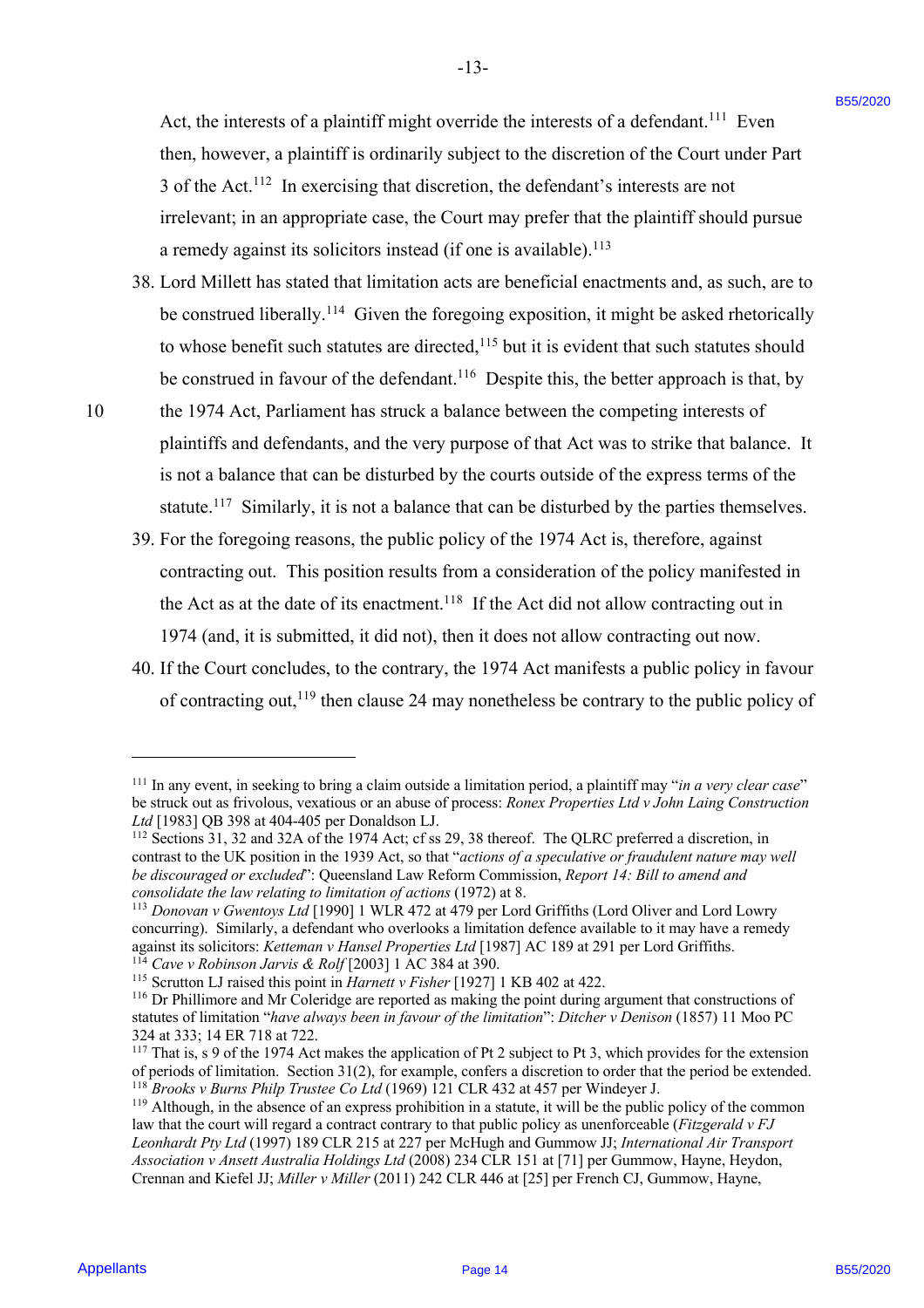the common law for the purposes of testing the validity of a contract which, as Isaacs J the common law for the purposes of testing the validity of <sup>a</sup> contract which, as Isaacs <sup>J</sup> has explained, must derive from "*some definite and governing principle which the*  has explained, must derive from "some definite and governing principle which the community as a whole has already adopted either formally by law or tacitly by the general course of corporate life".<sup>120</sup> Unlike the 1974 Act itself, the public policy by which the common law might render a contract invalid is "*a variable thing*".<sup>121</sup> Even if the 1974 Act does not manifest the stated policy, the community has tacitly adopted it. the 1974 Act does not manifest the stated policy, the community has tacitly adopted it.

- 41. The litigation environment within which the 1974 Act operates has, informed by 41. The litigation environment within which the 1974 Act operates has, informed by legislative developments, changed markedly since 1974. The extent to which litigants legislative developments, changed markedly since 1974. The extent to which litigants and their representatives can control how court resources are to be used has diminished and their representatives can control how court resources are to be used has diminished
- 
- 10 markedly.<sup>122</sup> The notion that the parties to a dispute might pry open the doors of the courts, perhaps for some indeterminant period of time (as, it appears, is suggested in this case), when the legislature has declared that they shall be shut, is contrary to this case), when the legislature has declared that they shall be shut, is contrary to modern ideas about litigation.<sup>123</sup> For those reasons, the common law should, irrespective of the position manifested by the 1974 Act, render clause 24 invalid. irrespective of the position manifested by the 1974 Act, render clause 24 invalid. the continuo law for the purposes of restring the validity of a continue which, as lances I<br>has a photometric function different from "one including the mean of the properties which the continuous properties which the con

# *"Waiver" of the right to plead the 1974 Act is limited to articulated cases* "Waiver" of the right to plead the 1974 Act is limited to articulated cases 42. Although the 1974 Act permits "waiver", it prohibits "contracting out". This Court has 42. Although the 1974 Act permits "waiver", it prohibits "contracting out". This Court has

- recognised these concepts as distinct.<sup>124</sup> There is nothing inconsistent in that position. The scheme of the 1974 Act, especially in relation to the extension provisions, The scheme of the 1974 Act, especially in relation to the extension provisions, demonstrates that the public policy that justified the imposition of the general rule by demonstrates that the public policy that justified the imposition of the general rule by
- 20 way of the limitation period might be displaced by fact-specific considerations 20 way of the limitation period might be displaced by fact-specific considerations apparent in the circumstances of a particular case. In this way, the public policy of the apparent in the circumstances of a particular case. In this way, the public policy of the 1974 Act accommodates the availability of waiver when confronted by an articulated 1974 Act accommodates the availability of waiver when confronted by an articulated case, but it precludes the contracting out of its provisions. case, but it precludes the contracting out of its provisions.
	- 43. In *WorkCover Queensland v Amaca Pty Ltd*,<sup>125</sup> this Court adopted unanimously the following statement by Gummow and Kirby JJ in *Commonwealth v Mewett*,<sup>126</sup> which itself is premised upon the reasons of Toohey J in *Verwayen*<sup>127</sup>:

<sup>120</sup> *Wilkinson v Osborne* (1915) 21 CLR 89 at 97. <sup>120</sup> Wilkinson v Osborne (1915) 21 CLR 89 at 97.

Crennan, Kiefel and Bell JJ), the appellants rely upon both the public policy as manifested in the 1974 Act, as Crennan, Kiefel and Bell JJ), the appellants rely upon both the public policy as manifested in the 1974 Act, as well as the public policy of the common law itself separate and apart from the 1974 Act.

<sup>&</sup>lt;sup>121</sup> Naylor, Benzon & Co v Krainische Industrie Gesellschaft [1918] 1 KB 331 at 342 per McCardie J. See also In re Morris (deceased) (1943) 43 SR (NSW) 352 at 355-356 per Jordan CJ (affirmed by this Court in *Lieberman v Morris* (1944) 69 CLR 69); *Stevens v Keogh* (1946) 72 CLR 1 at 28 per Dixon J. Lieberman v Morris (1944) 69 CLR 69); Stevens v Keogh (1946) 72 CLR | at 28 per Dixon J.

<sup>&</sup>lt;sup>122</sup> Aon Risk Services Australia Ltd v Australian National University (2009) 239 CLR 175 at [95] per Gummow, Hayne, Crennan, Kiefel and Bell JJ.

<sup>&</sup>lt;sup>123</sup> *UBS AG v Tyne* (2018) 265 CLR 77 at [38] per Kiefel CJ, Bell and Keane JJ.

<sup>&</sup>lt;sup>124</sup> *Verwayen v Commonwealth* (1990) 170 CLR 394 at 406 per Mason CJ, and at 421 per Brennan J.

<sup>125</sup> (2010) 241 CLR 420 at [30] per French CJ, Gummow, Crennan, Kiefel and Bell JJ. !25 (2010) 241 CLR 420 at [30] per French CJ, Gummow, Crennan, Kiefel and Bell JJ.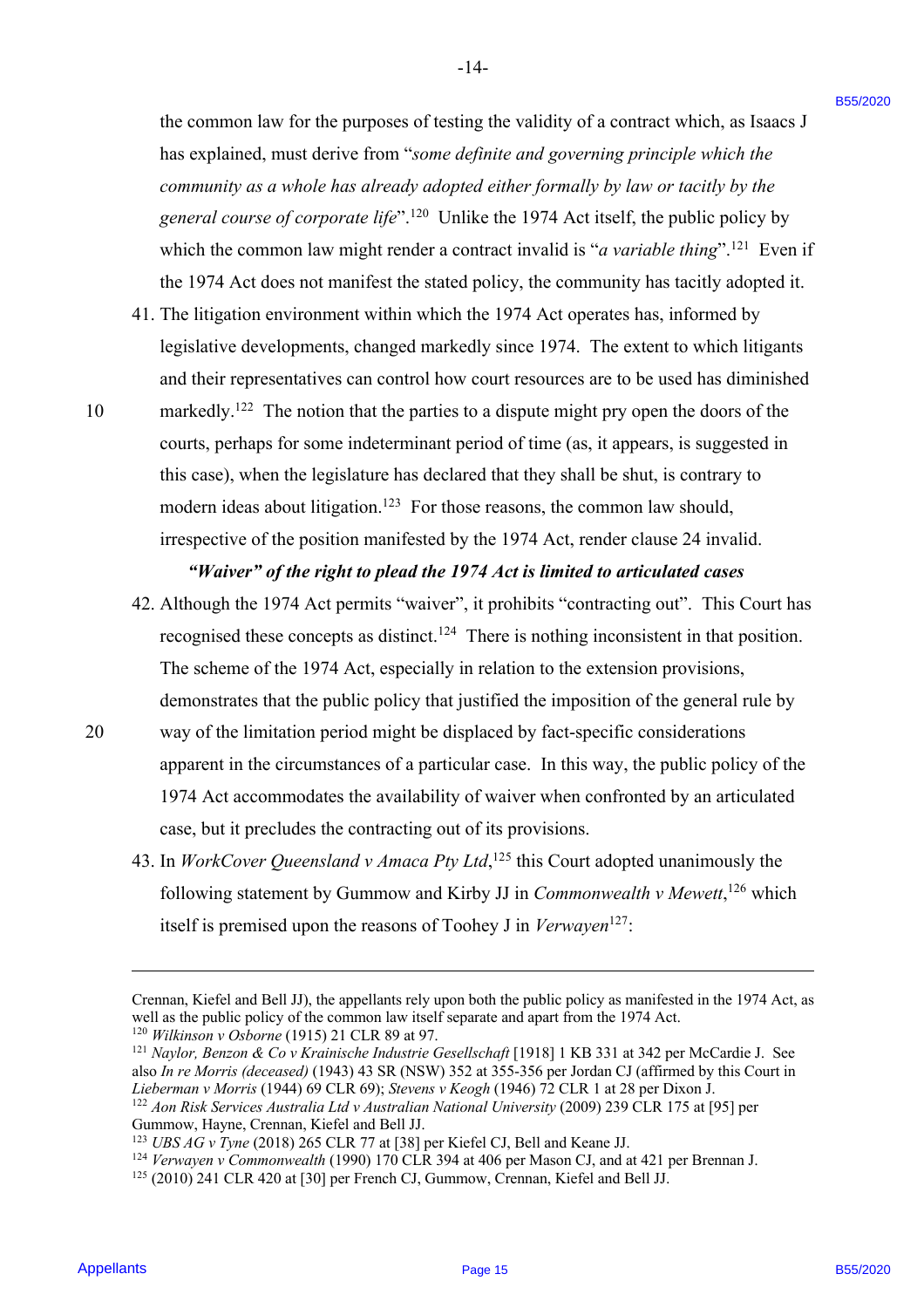"[A] statutory bar, at least in the case of a statute of limitations in the traditional form, does not go to the jurisdiction of the court to entertain the claim but to the remedy available and hence to the defences which may be pleaded. The cause of action has not been extinguished. Absent an appropriate plea, the matter of the *statutory bar does not arise for the consideration of the court. This is so at least* statutory bar does not arise for the consideration of the court. This is so at least where the limitation period is not annexed by statute to a right which it creates so<br>as to be of the essence of that right." *as to be of the essence of that right.*" <sup>2</sup>(*Af standory bar, at least in the case of a stander of finding bar, the transitional*<br> *from down sign on the line of a stander of the convertise only as following the case of the sign base in the case of<br>
renewly* 

-15- -15-

- 44. Curiously, this Court in *Amaca* did not endorse the final sentence of their Honours' 44. Curiously, this Court in Amaca did not endorse the final sentence of their Honours' statement of principle: "*Secondly, in the circumstances the defendant may be estopped*  statement of principle: "Secondly, in the circumstances the defendant may be estopped
- 10 from pleading the statutory bar or otherwise be deemed to have waived the right to do so."<sup>128</sup> In any event, it may be accepted for present purposes that those propositions are not controversial because this case concerns contracting out. are not controversial because this case concerns contracting out.
	- 45. As Keane J observed recently, relying also on Toohey J's reasons in *Verwayen*,<sup>129</sup> this point has "long been settled by *judicial decision*".<sup>130</sup> That the statute might be waived has been accepted from at least 1770.<sup>131</sup> This, with respect, is not a reason to push that jurisprudence beyond its existing parameters; the long-settled availability of waiver jurisprudence beyond its existing parameters; the long-settled availability of waiver may be preserved, but without expanding the judicial gloss so as to permit contracting may be preserved, but without expanding the judicial gloss so as to permit contracting out. The appellants maintain that these doctrines are separate and distinct.
	- 46. In *Agricultural and Rural Finance Pty Ltd v Gardiner*,<sup>132</sup> this Court noted that the
- 20 word "waiver" is "*applied in a variety of senses*",<sup>133</sup> and it is beset by "*uncertainties* and difficulties".<sup>134</sup> The doctrinal precision that this Court endeavoured to fashion in *Gardiner* is not apparent in the cases in this area. It is, therefore, necessary to "*identify*  Gardiner is not apparent in the cases in this area. It is, therefore, necessary to "identify *the principles that are said to be engaged in the particular case".<sup>135</sup> and it is prudent to* clarify the sense in which the appellants use the word "waiver". clarify the sense in which the appellants use the word "waiver".
	- 47. Toohey J, in the passage from *Verwayen* that has been endorsed by this Court in *Amaca*, described "*waiver as it exists in the adjudicative process*" as follows: "*Waiver* Amaca, described "waiver as it exists in the adjudicative process" as follows: "Waiver

<sup>&</sup>lt;sup>126</sup> (1997) 191 CLR 471 at 534-535.

<sup>&</sup>lt;sup>127</sup> (1990) 170 CLR 394 at 473-474.

<sup>&</sup>lt;sup>128</sup> (1997) 191 CLR 471 at 535.

<sup>&</sup>lt;sup>129</sup> Brisbane City Council v Amos (2019) 93 ALJR 977 at fn 121. His Honour also cites Mason CJ at 405.

<sup>&</sup>lt;sup>130</sup> *Brisbane City Council v Amos* (2019) 93 ALJR 977 at [49].

<sup>&</sup>lt;sup>131</sup> Quantock v England (1770) 5 Burr 2628 at 2630; 98 ER 382 at 383 per Lord Mansfield.

<sup>132</sup> (2008) 238 CLR 570. <sup>132</sup> (2008) 238 CLR 570.

<sup>&</sup>lt;sup>133</sup> (2008) 238 CLR 570 at [50] per Gummow, Hayne and Kiefel JJ.

 $134$  (2008) 238 CLR 570 at [53] per Gummow, Hayne and Kiefel JJ.

<sup>135</sup> (2008) 238 CLR 570 at [54] per Gummow, Hayne and Kiefel JJ. '35 (2008) 238 CLR 570 at [54] per Gummow, Hayne and Kiefel JJ.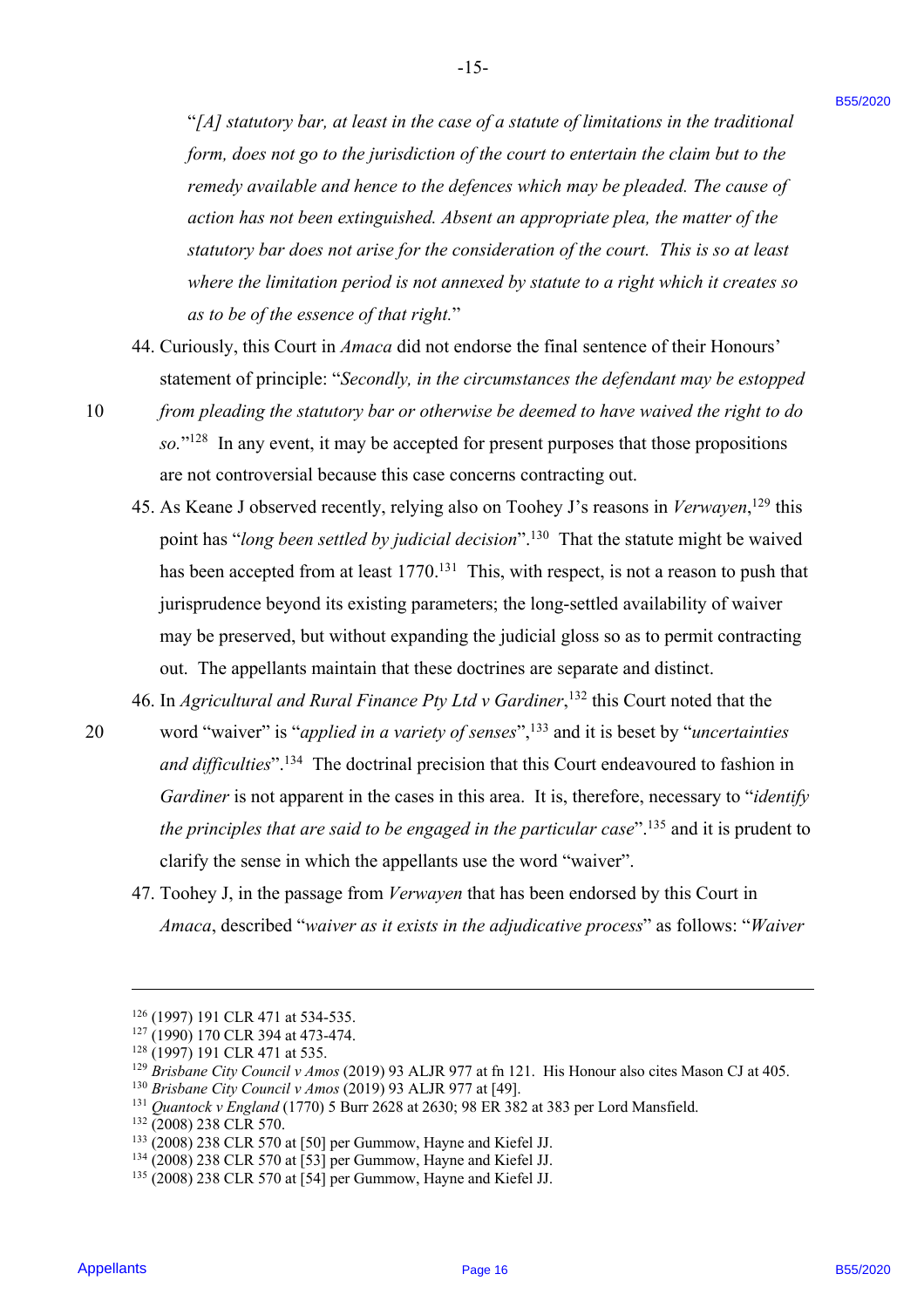... may be found in the deliberate act of a defendant not to rely upon a defence available to him."<sup>136</sup>

-16- -16-

- 48. In *Expense Reduction Analysts Group Pty Ltd v Armstrong Strategic Management and*  48. In Expense Reduction Analysts Group Pty Ltd v Armstrong Strategic Management and Marketing Pty Ltd,<sup>137</sup> which involved the question of waiver of legal professional privilege in the context of litigation (and, to that extent, might be said to be "in the privilege in the context of litigation (and, to that extent, might be said to be "'in the adjudicative process") this Court held unanimously described "waiver" in these terms: adjudicative process'') this Court held unanimously described "waiver" in these terms: "*According to its strict legal connotation, waiver is an intentional act done with*  "According to its strict legal connotation, waiver is an intentional act done with knowledge whereby a person abandons a right (or privilege) by acting in a manner inconsistent with that right (or privilege). It may be express or implied."<sup>138</sup> ... may be found in the defiberate act of a definiter not to the measure actions a defined in the action of the system of a system of the system of the big measure Robinston aholysis Group Pry Let  $\alpha$  Amatomg Strategic M
- 10 49. The critical element that is present in the doctrine of waiver, that is not present in the doctrine of contracting out, is the mental element of "knowledge". A defendant may doctrine of contracting out, is the mental element of "knowledge". A defendant may waive the right to plead the 1974 Act (that is, by not pleading it in defence to an action waive the right to plead the 1974 Act (that is, by not pleading it in defence to an action to which it might otherwise be available) because she has knowledge of the facts and to which it might otherwise be available) because she has knowledge of the facts and circumstances being alleged against her in a claim articulated by the plaintiff. circumstances being alleged against her in <sup>a</sup> claim articulated by the plaintiff.
	- 50. In contrast, in the context of contracting out, the putative defendant is not possessed of 50. In contrast, in the context of contracting out, the putative defendant is not possessed ofany such knowledge at the time the contract is entered into. In those circumstances, the any such knowledge at the time the contract is entered into. In those circumstances, the putative defendant is not confronted with the forensic choice of pleading the defence or running the case on its merits in the context of the plaintiff's articulated claim. The defendant's entry into the contract that purports to preclude her later reliance on the defendant's entry into the contract that purports to preclude her later reliance on the
- 20 statutory bar is not, and cannot be, "*an intentional act done with knowledge*". 20 statutory bar is not, and cannot be,"'an intentional act done with knowledge".
	- 51. To the extent that there are cases in which a defendant has been held to have waived 51. To the extent that there are cases in which <sup>a</sup> defendant has been held to have waived the right to plead the statutory bar by reference to an agreement or contract, those cases the right to plead the statutory bar by reference to an agreement or contract, those cases should not be understood as examples of the court approving of the practice of should not be understood as examples of the court approving of the practice of contracting out of the relevant statute of limitations. To the contrary, those cases are contracting out of the relevant statute of limitations. To the contrary, those cases are merely examples of the doctrine of waiver, insofar as each arrangement was entered merely examples of the doctrine of waiver, insofar as each arrangement was entered into by the defendant after being confronted by an articulated claim by the plaintiff. into by the defendant after being confronted by an articulated claim by the plaintiff.

## *The decision in* **Paul** *and its subsequent consideration* The decision in Paul and its subsequent consideration

52. The Privy Council decision in *Paul*: In *East India Co v Oditchurn Paul*,<sup>139</sup> Lord Campbell, delivering the Board's judgment (and, in so doing, rejecting the arguments Campbell, delivering the Board's judgment (and, in so doing, rejecting the arguments 30 advanced by the respective counsel), stated: 30 advanced by the respective counsel), stated:

<sup>136 (1990) 170</sup> CLR 394 at 472-473.

<sup>&</sup>lt;sup>137</sup> (2013) 250 CLR 303.

<sup>138</sup> (2013) 250 CLR 303 at [30] per French CJ, Kiefel, Bell, Gageler and Keane JJ. <sup>138</sup> (2013) 250 CLR 303 at [30] per French CJ, Kiefel, Bell, Gageler and Keane JJ.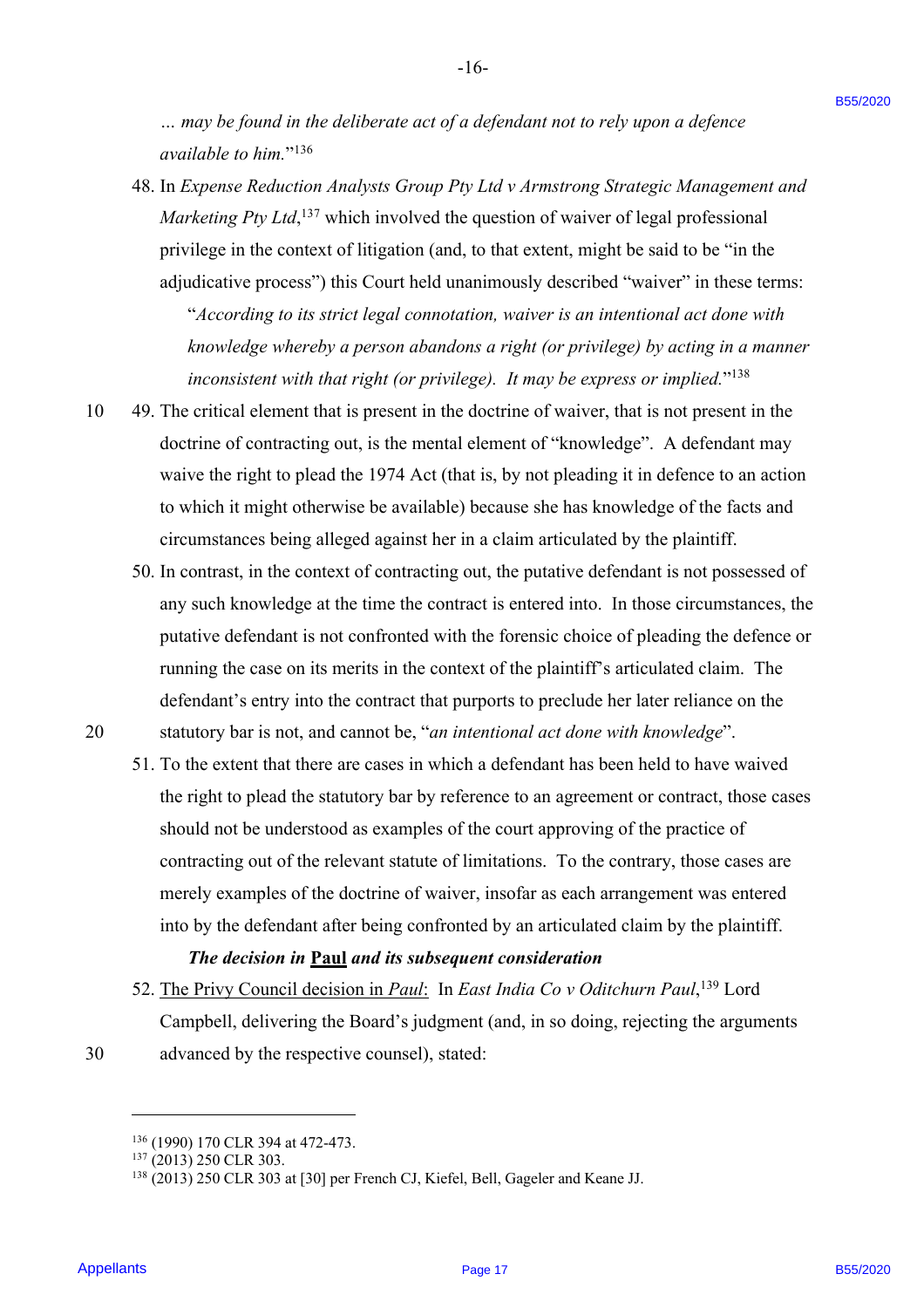"*There might be an agreement that in consideration of an inquiry into the merits of*  "There might be an agreement that in consideration of an inquiry into the merits of *a disputed claim, advantage should not be taken of the Statute of Limitations in*  a disputed claim, advantage should not be taken ofthe Statute ofLimitations in respect of the time employed in the inquiry, and an action might be brought for breach of such agreement; but if to an action for the original cause of action the *Statute of Limitations is pleaded, upon which issue is joined—proof being given*  Statute ofLimitations is pleaded, upon which issue is joined—proof being given *that the action did clearly accrue more than six years before the commencement of* that the action did clearly accrue more than six years before the commencement of *the suit—the Defendant, notwithstanding any agreement to inquire, is entitled to*  the suit—the Defendant, notwithstanding any agreement to inquire, is entitled to the verdict."<sup>140</sup>

53. Further, Sir Barnes Peacock, sitting as Chief Justice of the High Court of Calcutta, in 53. Further, Sir Barnes Peacock, sitting as Chief Justice of the High Court of Calcutta, in

- 10 relation to a limitation period imposed by the *Code of Civil Procedure*, stated: "*The*  <sup>10</sup> relation to a limitation period imposed by the Code of Civil Procedure, stated: "The Legislature must have had some object in limiting the period ... and that object cannot be frustrated by any private agreement."<sup>141</sup> Any such agreement to postpone bringing an action, which Parke B described as "*an ingenious attempt to get rid of the Statute of*  an action, which Parke B described as "an ingenious attempt to get rid ofthe Statute of Limitations",<sup>142</sup> might at best be an executory accord,<sup>143</sup> but the limitation period would still run against the original action. As *Paul* makes clear, if an action lies for a breach still run against the original action. As Paul makes clear, if an action lies for <sup>a</sup> breach of that accord then that may be brought by the plaintiff, but the accord itself will not of that accord then that may be brought by the plaintiff, but the accord itself will not prevent the pleading, and the operation, of the statute of limitations. prevent the pleading, and the operation, of the statute of limitations. "There might be an agreement that to consideration of on inquiry two the mertis of<br>
a discussion of them, and using the shell as the last of the biasing of the biasing (Figures) is the discussion of the signary and an act
	- 54. The reasoning in *Paul* is, with respect, sound and compelling. This Court should adopt 54. The reasoning in Paul is, with respect, sound and compelling. This Court should adopt the advice of the Privy Council in *Paul* as the law for Australia. There is nothing, in the advice of the Privy Council in Paul as the law for Australia. There is nothing, in
- 20 the proper performance of this Court's duty in declaring the law for Australia,<sup>144</sup> which would compel it to depart from the approach set out by Lord Campbell in *Paul*. would compel it to depart from the approach set out by Lord Campbell in Paul.
	- 55. The Australian cases: There has been little consideration of *Paul* in Australia, but that 55. The Australian cases: There has been little consideration of Paul in Australia, but that scant consideration has been supportive. In *Executor, Trustee & Agency Co of South*  scant consideration has been supportive. In Executor, Trustee & Agency Co of South Australia Ltd v Thompson,<sup>145</sup> Isaacs J quoted the above passage from *Paul* without criticism.<sup>146</sup> The other judges did not refer to *Paul*. In *Haller v Ayre*,<sup>147</sup> Keane JA (as his Honour then was) applied the approach of Isaacs J in *Thompson* and stated, "*It is*  his Honour then was) applied the approach of Isaacs <sup>J</sup> in Thompson and stated, "It is

<sup>139</sup> (1849) 7 Moo PC 85; 13 ER 811. The judgment is also reported in Moore's Indian Appeals at (1849) 5 <sup>139</sup> (1849) 7 Moo PC 85; <sup>13</sup> ER 811. The judgment is also reported in Moore's Indian Appeals at (1849) <sup>5</sup> Moo Ind App 43; 18 ER 810.

<sup>&</sup>lt;sup>140</sup> (1849) 7 Moo PC 85 at 112; 13 ER 811 at 821-822.

<sup>&</sup>lt;sup>141</sup> Krishna Kamal Sing v Hiru Sirdar (1870) 4 BLR FB 101 at 106 (Bayley, Kemp and Glover JJ concurring). Cf at 111-112 per Mitter J (dissenting).

<sup>&</sup>lt;sup>142</sup> *Reeves v Hearne* (1836) 1 M&W 323 at 327; 150 ER 457 at 459.

<sup>&</sup>lt;sup>143</sup> *McDermott v Black* (1940) 63 CLR 161 at 184 per Dixon J.

<sup>&</sup>lt;sup>144</sup> *Barns v Barns* (2003) 214 CLR 169 at [98]-[101] per Gummow and Hayne JJ.<br><sup>145</sup> (1919) 27 CLR 162.<br><sup>146</sup> (1919) 27 CLR 1*6*2.

<sup>145</sup> (1919) 27 CLR 162.

<sup>&</sup>lt;sup>146</sup> (1919) 27 CLR 162 at 168.

 $147$  [2005] QCA 224.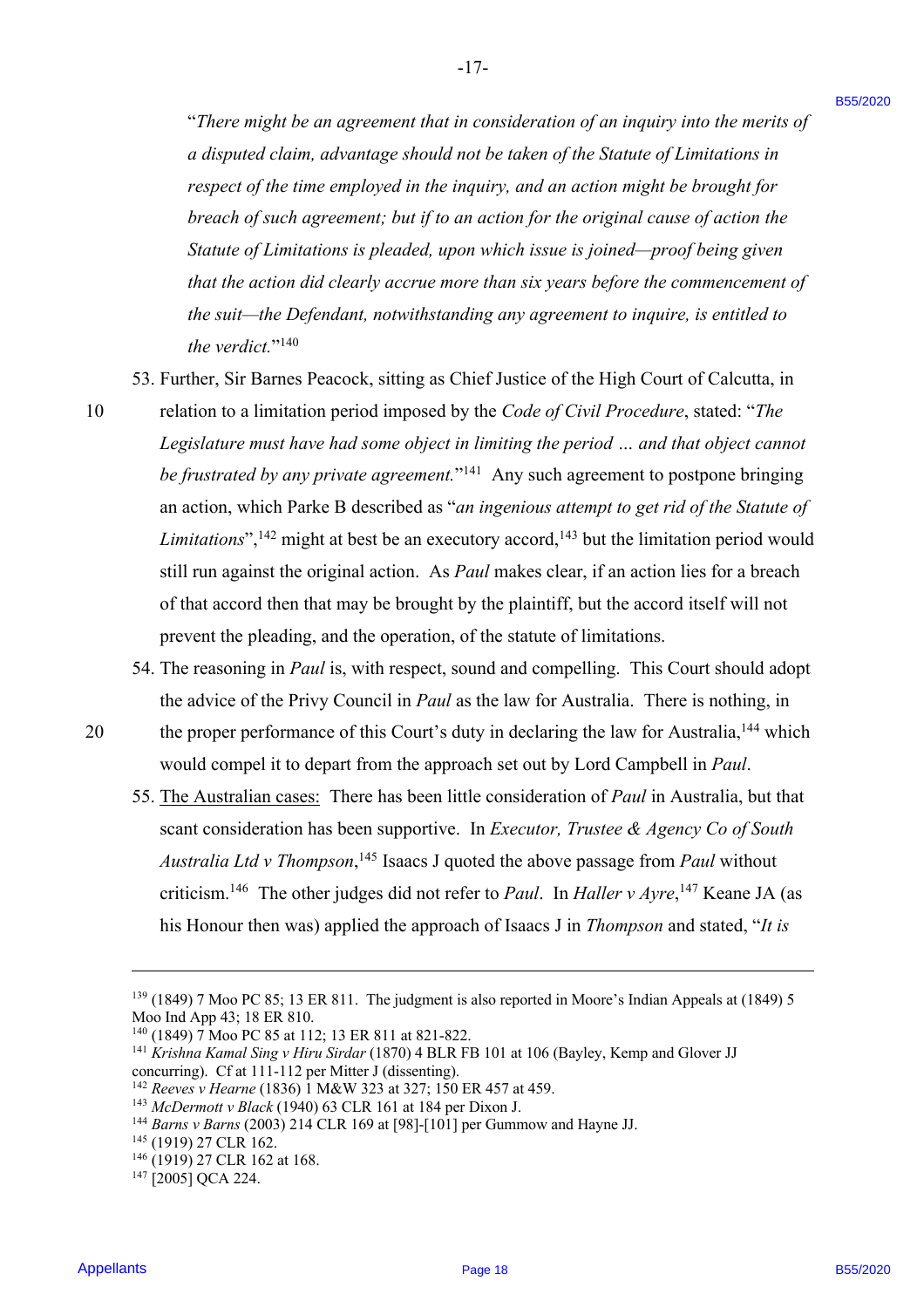*apparent that the law does not readily conclude that a party is to be taken to have*  apparent that the law does not readily conclude that a party is to be taken to have bargained away a good defence under the statute."<sup>148</sup>

-18- -18-

- 56. The English cases: In *Wright v John Bangall & Sons Ltd*,<sup>149</sup> the limitation period at issue was created by s 2(1) of the Workmen's Compensation Act 1897, which required that a claim for compensation had to be made within six months after the relevant that a claim for compensation had to be made within six months after the relevant accident. The Court of Appeal found that, liability having been admitted with the accident. The Court of Appeal found that, liability having been admitted with the amount of compensation remaining in dispute, there was an agreement that precluded amount of compensation remaining in dispute, there was an agreement that precluded the respondents from raising the statutory bar.<sup>150</sup> appearent that the law interest one treation of the particular of the state is the state of the state of the state of the state of the state of the state of the state of the state of the state of the state of the state of
	- 57. Further, as a second reason for the conclusion reached,<sup>151</sup> Collins LJ stated, "*having*
- 10 allowed the six months to expire while the negotiations were still proceeding, they *cannot then turn around and say that the time for claiming compensation has gone*  cannot then turn around and say that the time for claiming compensation has gone by."<sup>152</sup> Although the reasons do not mention estoppel expressly, the arguments of counsel make clear that this was the ground upon which the decision turned. counsel make clear that this was the ground upon which the decision turned.
	- 58. In *Lubovsky v Snelling*,<sup>153</sup> the Court of Appeal considered s 3 of the *Fatal Accidents Act* 1846, which required that an action be commenced within twelve months of the Act 1846, which required that an action be commenced within twelve months of the death. In that case, just as in *Wright*, there was an admission of liability with quantum death. In that case, just as in Wright, there was an admission of liability with quantum remaining in dispute. Given that the Court of Appeal is bound by its own prior decisions,<sup>154</sup> the Court considered itself bound by *Wright*.<sup>155</sup>
	- 59. In *Kammins Ballrooms Co Ltd v Zenith Investments (Torquay) Ltd*,<sup>156</sup> the House of
- 20 Lords considered the effect of s 29(3) of the *Landlord and Tenant Act* 1954 that 20 Lords considered the effect of <sup>s</sup> 29(3) of the Landlord and Tenant Act 1954 that provided that no application to the court for a grant of a new tenancy "*shall not be*  provided that no application to the court for <sup>a</sup> grant of <sup>a</sup> new tenancy "shall not be entertained" unless it was made "not less than two nor more than four months" after giving notice or making a request for a new tenancy from the landlord. The landlord giving notice or making a request for <sup>a</sup> new tenancy from the landlord. The landlord filed an answer to the tenant's application, without objecting that it was made filed an answer to the tenant's application, without objecting that it was made

 $148$  [2005] QCA 224 at [49] (de Jersey CJ and Mullins J concurring).

<sup>&</sup>lt;sup>149</sup> [1900] 2 QB 240.

<sup>&</sup>lt;sup>150</sup> [1900] 2 QB 240 at 244 per Collins LJ (Vaughan Williams and Romer LJJ concurring).

<sup>&</sup>lt;sup>151</sup> It is apparent that this estoppel ground did not form part of the ratio: *Lubovsky v Snelling* [1944] kB 44 at

<sup>47-48</sup> per Goddard LJ citing *Rendall v Hill's Dry Docks* [1900] 2 QB 245. 47-48 per Goddard LJ citing Rendall v Hill's Dry Docks [1900] 2 QB 245.

 $152$  [1900] 2 QB 240 at 244 (Vaughan Williams and Romer LJJ concurring).

<sup>&</sup>lt;sup>153</sup> [1944] KB 44.

<sup>&</sup>lt;sup>154</sup> *Young v Bristol Aeroplane Co Ltd* [1946] AC 163 at 169 per Viscount Simon.

<sup>&</sup>lt;sup>155</sup> [1944] KB 44 at 47 per Scott LJ (Mackinnon LJ concurring), and at 47 per Goddard LJ.

<sup>&</sup>lt;sup>156</sup> [1971] AC 850.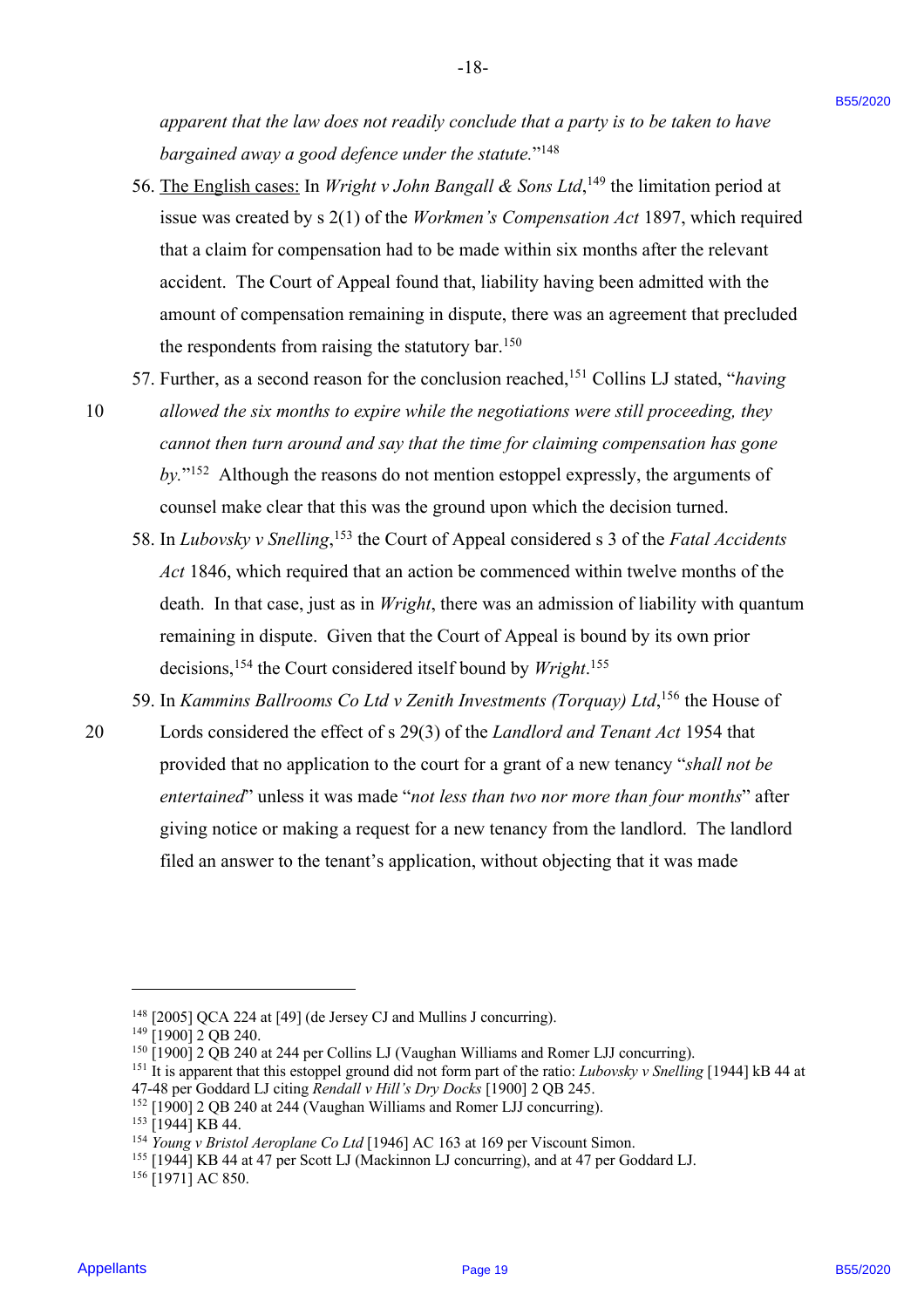-19- -19-

prematurely, but later sought to object to the competence of the application. Their prematurely, but later sought to object to the competence of the application.Their Lordships concluded that the landlord had waived its right to object.<sup>157</sup>

60. *Wright*, *Lubovsky* and *Kammins* have no application in cases like the present. The time 60. Wright, Lubovsky and Kammins have no application in cases like the present. The time period in each case was annexed to the right created by the statute and, on that basis, period in each case was annexed to the right created by the statute and, on that basis, the cases are distinguishable immediately. In such cases, the temporal limitation the cases are distinguishable immediately. In such cases, the temporal limitation "*imposes a condition which is of the essence of a new right*", such that the plaintiff bears the onus of establishing that it has complied with that condition.<sup>158</sup> The more liberal approach in the English cases is in stark contrast to the position that prevails in liberal approach in the English cases is in stark contrast to the position that prevails in this country with respect to limitation periods annexed to statutory rights: "*No Court*  this country with respect to limitation periods annexed to statutory rights: "No Court

10 has any right or power to act in opposition to the express words of the statute."<sup>159</sup>

- 61. In *The Sauria and The Trent*,<sup>160</sup> Lord Evershed MR concluded as a matter of fact that no enforceable promise to waive the right to plead the statute was made.<sup>161</sup> His Lordship also distinguished the case from *Lubovsky* on the facts,<sup>162</sup> and opined whether, in point of principle, a party can contract out of a statute of limitations by whether, in point of principle, a party can contract out of a statute of limitations by binding itself not to plead the statutory bar "however long after the cause of action [the plaintiff] may elect to start [its] proceedings".<sup>163</sup> This Court should not follow Wright, *Lubovsky* or *Kammins*. Lubovsky or Kammins.pennaturely, but there sought to object to the completence of the application. Their<br>
Localysing considered into the baselent track wave all  $\alpha$  in the solution<br>  $0$ . Wright, Loboraty and Korowota law to application in c
	- 62. The anomaly of *Lade v Trill*: The UK Law Commission cites one case, *Lade v Trill*,<sup>164</sup> as authorising contracting out of the traditional form limitations statute.<sup>165</sup> The
- 20 Western Australian Law Reform Commission cites it also.<sup>166</sup> Despite these references, counsels' research suggests that the judgment has never been later considered. It is, counsels' research suggests that the judgment has never been later considered. It is, with respect, a very brief decision of a single judge, bereft of any jurisprudential with respect, <sup>a</sup> very brief decision of <sup>a</sup> single judge, bereft of any jurisprudential analysis, and an historical anomaly that should not be embraced by this Court. analysis, and an historical anomaly that should not be embraced by this Court.
	- 63. Resolving the competing positions: Either by words or conduct, the courts have found 63. Resolving the competing positions: Either by words or conduct, the courts have found that agreements or arrangements have come into existence that, by reference to various that agreements or arrangements have come into existence that, by reference to various legal theories, have precluded defendants from pleading a statutory bar. Properly legal theories, have precluded defendants from pleading <sup>a</sup> statutory bar. Properly

<sup>&</sup>lt;sup>157</sup> [1971] AC 850 at 860 per Lord Reid, at 862 per Lord Morris, at 877 per Lord Pearson, and at 882 per Lord Diplock. Lord Diplock.

<sup>&</sup>lt;sup>158</sup> Australian Iron & Steel Ltd v Hoogland (1962) 108 CLR 471 at 488 per Windeyer J.

<sup>&</sup>lt;sup>159</sup> *The Crown v McNeil* (1922) 31 CLR 76 at 96 per Knox CJ and Starke J, and at 100-101 per Isaacs J.

<sup>&</sup>lt;sup>160</sup> [1957] 1 Lloyd's Rep 396.

 $161$  [1957] 1 Lloyd's Rep 396 at 401 (Morris LJ concurring).

 $162$  [1957] 1 Lloyd's Rep 396 at 400-401.

<sup>&</sup>lt;sup>163</sup> [1957] 1 Lloyd's Rep 396 at 400.

<sup>164 (1842) 11</sup> LJ Ch 102.

<sup>&</sup>lt;sup>165</sup> UK Law Commission, *Limitation of Actions* (2001) at [2.96].

<sup>&</sup>lt;sup>166</sup> WA Law Reform Commission, *Final Report on Limitation and Notice of Actions* (1997) at [18.1].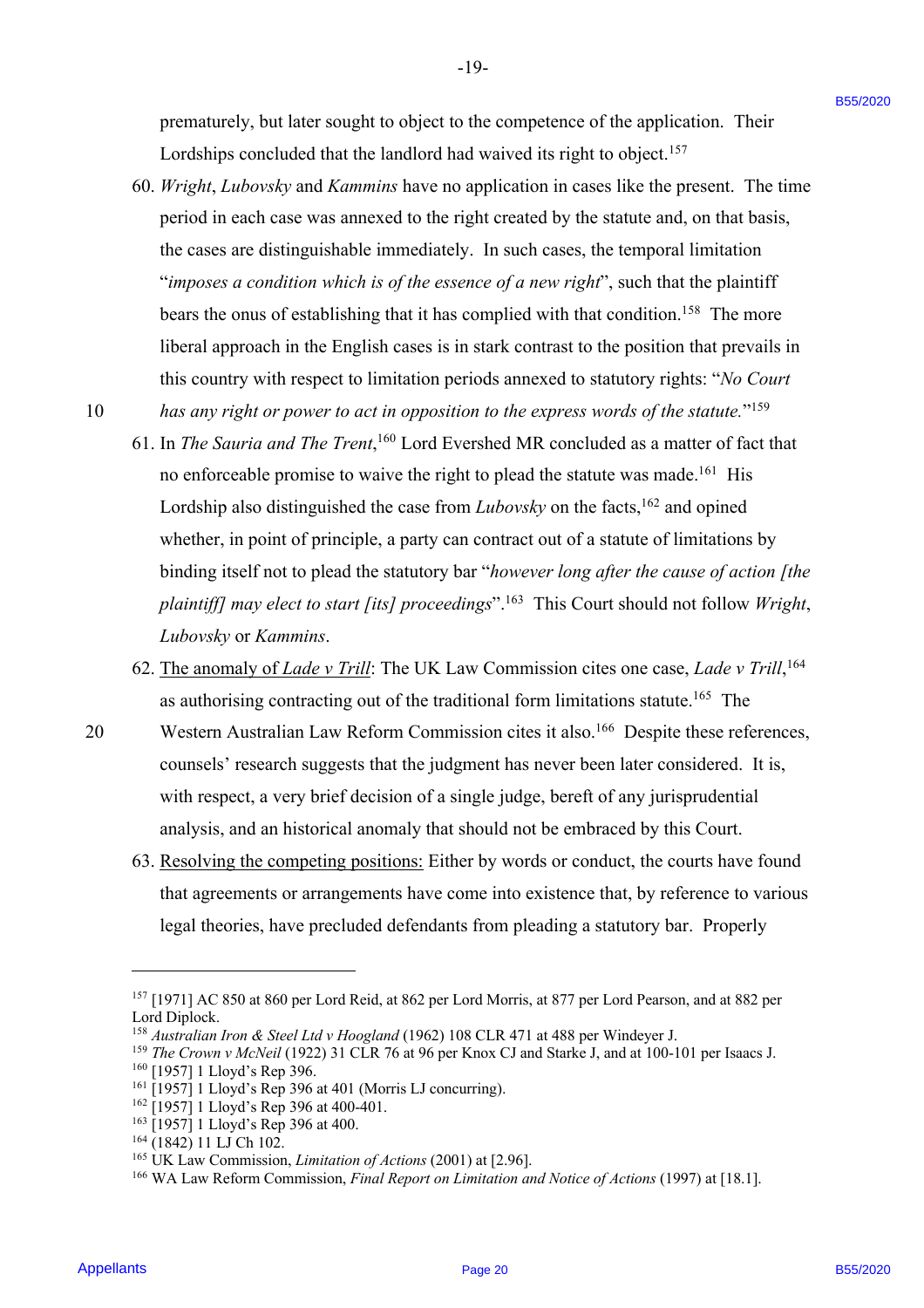understood, those decisions are reconcilable as instances of estoppel or waiver, and not instances of contracting out. In every case, the particular claim to be made against the instances of contracting out. In every case, the particular claim to be made against the (putative) defendant had been articulated by the (putative) plaintiff, such that the (putative) defendant had been articulated by the (putative) plaintiff, such that the agreement or arrangement attributed to the defendant was made in the knowledge of agreement or arrangement attributed to the defendant was made in the knowledge ofthe circumstances of the particular claim to be advanced by the (putative) plaintiff. the circumstances of the particular claim to be advanced by the (putative) plaintiff.

- 64. If there is an agreement or arrangement (or, even, a contract) not to plead the limitation 64. If there is an agreement or arrangement (or, even, <sup>a</sup> contract) not to plead the limitation period that does not amount to estoppel or waiver (because, for example, the necessary period that does not amount to estoppel or waiver (because, for example, the necessary element of intention or knowledge is absent), then the defendant remains at liberty to element of intention or knowledge is absent), then the defendant remains at liberty to plead the statutory bar. In exercising that liberty, the defendant might put herself in plead the statutory bar. In exercising that liberty, the defendant might put herself in
- 10 breach of the contract (and, as such, expose herself to liability for that breach), but absent an action on the contract (which could only sound in damages), there is no basis absent an action on the contract (which could only sound in damages), there is no basis upon which the law would intervene to prohibit the defendant so pleading. upon which the law would intervene to prohibit the defendant so pleading.

#### **(c) Consequences of clause 24 being contrary to public policy** (c) Consequences of clause 24 being contrary to public policy

- 65. The CA concluded that the provisions of the 1974 Act neither barred the respondents' 65. The CA concluded that the provisions of the 1974 Act neither barred the respondents' remedies,<sup>167</sup> nor extinguished their title,<sup>168</sup> because clause 24 excluded their operation. If this Court concludes that clause 24 is contrary to public policy, then the If this Court concludes that clause <sup>24</sup> is contrary to public policy, then the consequences that follow are set out at [13](d) above. consequences that follow are set out at [13](d) above.
- 66. As to the first proposition, if clause 24 is contrary to public policy, then ss  $10(1)(a)$ , 13 and 26(1) of the 1974 Act has barred the respondents' remedies because 12 years has and 26(1) of the 1974 Act has barred the respondents' remedies because 12 years has
- 20 expired from the date on which their rights of action accrued. Section 24(1) of that Act 20 expired from the date on which their rights of action accrued. Section 24(1) of that Act further provides that, therefore, their title to the relevant land is extinguished. further provides that, therefore, their title to the relevant land is extinguished.
- 67. As to the second and third propositions, this Court in *Westfield Management* stated that 67. As to the second and third propositions, this Court in Westfield Management stated that "[the] courts will treat such arrangements as ineffective or void".<sup>169</sup> That is, having regard to the policy of the 1974 Act, clause 24 has no lawful effect.<sup>170</sup> It follows that, in those circumstances, the appellants remain at liberty to plead the statutory bar in in those circumstances, the appellants remain at liberty to plead the statutory bar in answer to the respondents' actions. answer to the respondents' actions. anderstood, those decisions are reconsiblele as instances of estoppel or writer, and not<br>instance of contracting pati. In every use, the particular elation is be rank applied to the particular particular in the magnitude

#### **(d) Consequences of clause 24 being breached by pleading of limitation defences** (d) Consequences of clause 24 being breached by pleading of limitation defences

68. By s 32 of the *Judiciary Act* 1903, "*Parliament has done what it can to make this court* 68. By <sup>s</sup> 32 of the Judiciary Act 1903, "Parliament has done what it can to make this court a tribunal of justice, not one of formalism."<sup>171</sup> In determining what relief to grant, this

 $167$  CA at [66]; CAB at 53.

 $168$  CA at [76]; CAB at 54.

<sup>&</sup>lt;sup>169</sup> (2012) 247 CLR 129 at [46] per French CJ, Crennan, Kiefel and Bell JJ.

<sup>&</sup>lt;sup>170</sup> See, however, *Equuscorp Pty Ltd v Haxton* (2012) 246 CLR 498 at [124]-[125] per Gummow and Bell JJ.

<sup>&</sup>lt;sup>171</sup> New South Wales v Commonwealth (1926) 38 CLR 74 at 86 per Isaacs J.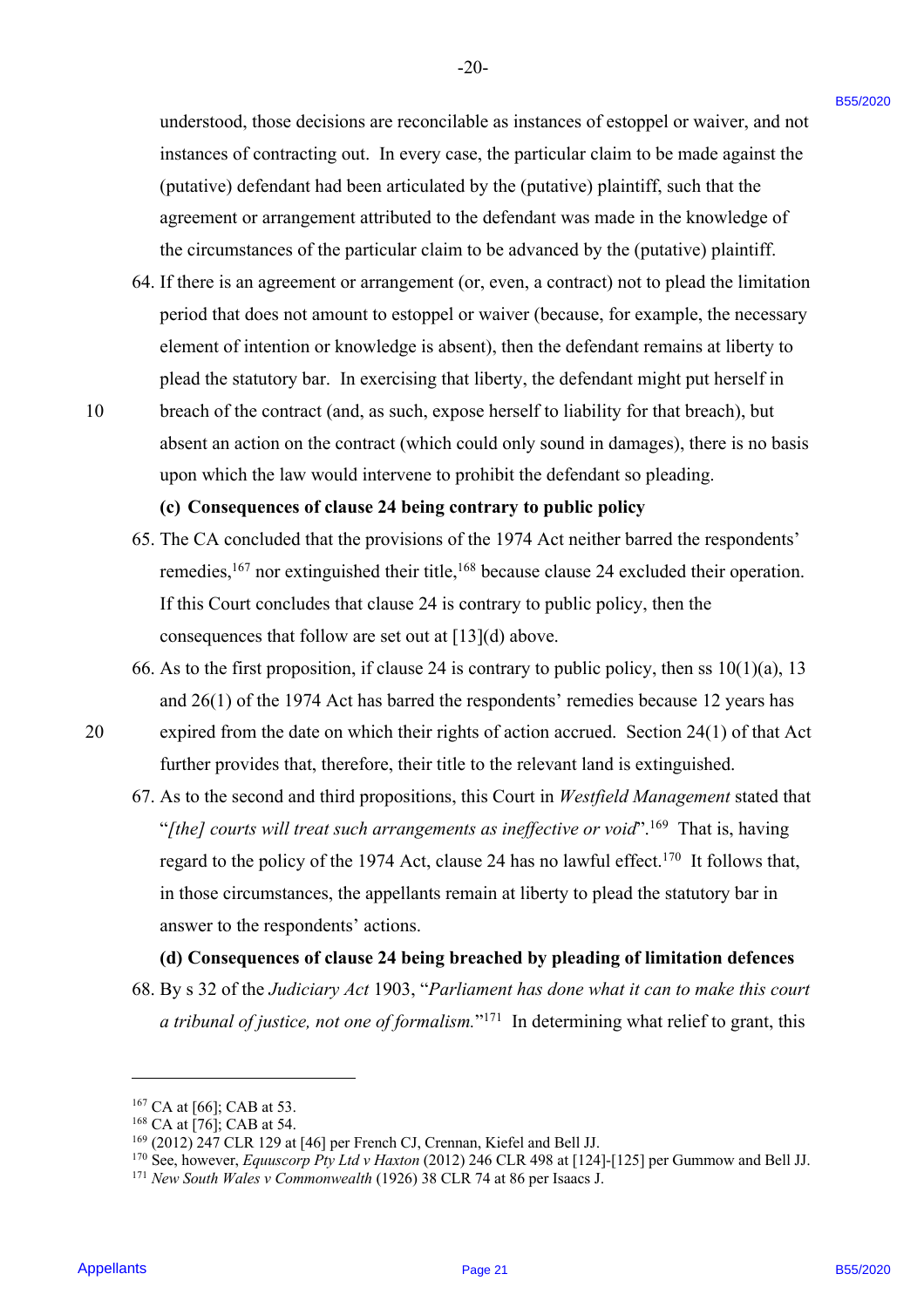Court must seek to avoid any further legal proceedings, and to completely and finally Court must seek to avoid any further legal proceedings, and to completely and finally determine the matters in dispute. This Court should bar any future damages claim. determine the matters in dispute. This Court should bar any future damages claim.

- 69. Although the respondents alleged clause 24 had been breached,<sup>172</sup> they did not seek damages for that breach. Although they submit it "*is an alternative avenue that is*  damages for that breach. Although they submit it "is an alternative avenue that is open",<sup>173</sup> they clearly chose not to pursue it and have, therefore, made an election.<sup>174</sup>
- 70. Further, the respondents are estopped because they failed unreasonably to make that 70. Further, the respondents are estopped because they failed unreasonably to make that claim in this proceeding.<sup>175</sup> The respondents "*thought [they] had got enough*"<sup>176</sup> in conducting their case in the way in which they did. They are bound by the way in conducting their case in the way in which they did. They are bound by the way in which they have conducted their case.<sup>177</sup> It may be inferred that the decision to not

- 10 make such a claim in this proceeding was a strategic choice or deliberate forensic <sup>10</sup> make such <sup>a</sup> claim in this proceeding wasa strategic choice or deliberate forensic decision.<sup>178</sup> The damages claim was open on the evidence and, having fought and been beaten on a different question, they cannot now take advantage of it.<sup>179</sup>
- 71. Rather than seeking summary judgment on the limitation point, which approach this 71. Rather than seeking summary judgment on the limitation point, which approach this Court has cautioned against,<sup>180</sup> the respondents should have raised any damages claim in this proceeding. They could have amended their process and statement of claim to in this proceeding. They could have amended their process and statement of claim to include the cause of action as one having arisen after the proceeding was started, 181 include the cause of action as one having arisen after the proceeding was started,!®! rather than pleading the breach and estoppel in reply. The summary judgment finally rather than pleading the breach and estoppel in reply. The summary judgment finally determined the controversy between the parties,<sup>182</sup> such that *Anshun* estoppel attaches. Court must seek to avoid any further legal proceedings, and to completely and finally<br>determine the values of inference the second stead of the area by the second steady. They did not seek<br>determines the second steady of

## **PART VII – ORDERS SOUGHT**

- 20 72. The appellants seek the following orders: 20 72. The appellants seek the following orders:
	- (1) Appeal allowed. (1) Appeal allowed.

 $172$  PJ at [10]; CAB at 10.

<sup>&</sup>lt;sup>173</sup> *Price v Spoor* [2020] HCATrans 142 at line 410-411.

<sup>&</sup>lt;sup>174</sup> Agricultural and Rural Finance Pty Ltd v Gardiner (2008) 238 CLR 570 at [58]-[59] per Gummow, Hayne and Kiefel JJ.

<sup>&</sup>lt;sup>175</sup> Port of Melbourne Authority v Anshun Pty Ltd (1981) 147 CLR 589 at 602-603 per Gibbs CJ, Mason and Aickin JJ; *Tomlinson v Ramsey Food Processing Pty Ltd* (2015) 256 CLR 507 at [22] per French CJ, Bell, Aickin JJ; Tomlinson v Ramsey Food Processing Pty Ltd (2015) 256 CLR 507 at [22] per French CJ, Bell, Gageler and Keane JJ; Timbercorp Finance Pty Ltd (in liq) v Collins (2016) 259 CLR 212 at [27] per French CJ, Kiefel, Keane and Nettle J, and at [97] per Gordon J.

<sup>&</sup>lt;sup>176</sup> *Nevill v Fine Art & General Insurance Co* [1897] AC 68 at 76 per Lord Halsbury LC.

<sup>&</sup>lt;sup>177</sup> *University of Wollongong v Metwally (No 2)* (1985) 59 ALJR 481 at 483 per the Court.

<sup>&</sup>lt;sup>178</sup> Seaton v Burnand [1900] AC 135 at 145 per Lord Morris.

<sup>179</sup> *Martin v Great Northern Railway* (1855) 15 CB 179; 139 ER 724 (B); *Browne v Dunn* (1893) 6 R (HL) 9 Martin <sup>v</sup> Great Northern Railway (1855) <sup>15</sup> CB 179; <sup>139</sup> ER <sup>724</sup> (B); Browne <sup>v</sup> Dunn (1893) <sup>6</sup> <sup>R</sup> (HL) 67 at 75-76 per Lord Halsbury; *Rowe v Australian United Steam Navigation Co Ltd* (1909) 9 CLR 1 at 24 per 67 at 75-76 per Lord Halsbury; Rowe v Australian United Steam Navigation Co Ltd (1909) 9 CLR | at 24 per Isaacs J. Isaacs J.

<sup>&</sup>lt;sup>180</sup> Wardley Australia Ltd v Western Australia (1992) 175 CLR 514 at 533 per Mason CJ, Dawson, Gaudron and McHugh JJ.

<sup>&</sup>lt;sup>181</sup> This can always be done with the leave of the Court: Uniform Civil Procedure Rules 1999 (Q), r 375(2).  $^{182}$  The PJ and the CA are, and this Court's decision will be, final and conclusive on the merits: Kuligowski v *Metrobus* (2004) 220 CLR 363 at [25] per the Court. Metrobus (2004) 220 CLR 363 at [25] per the Court.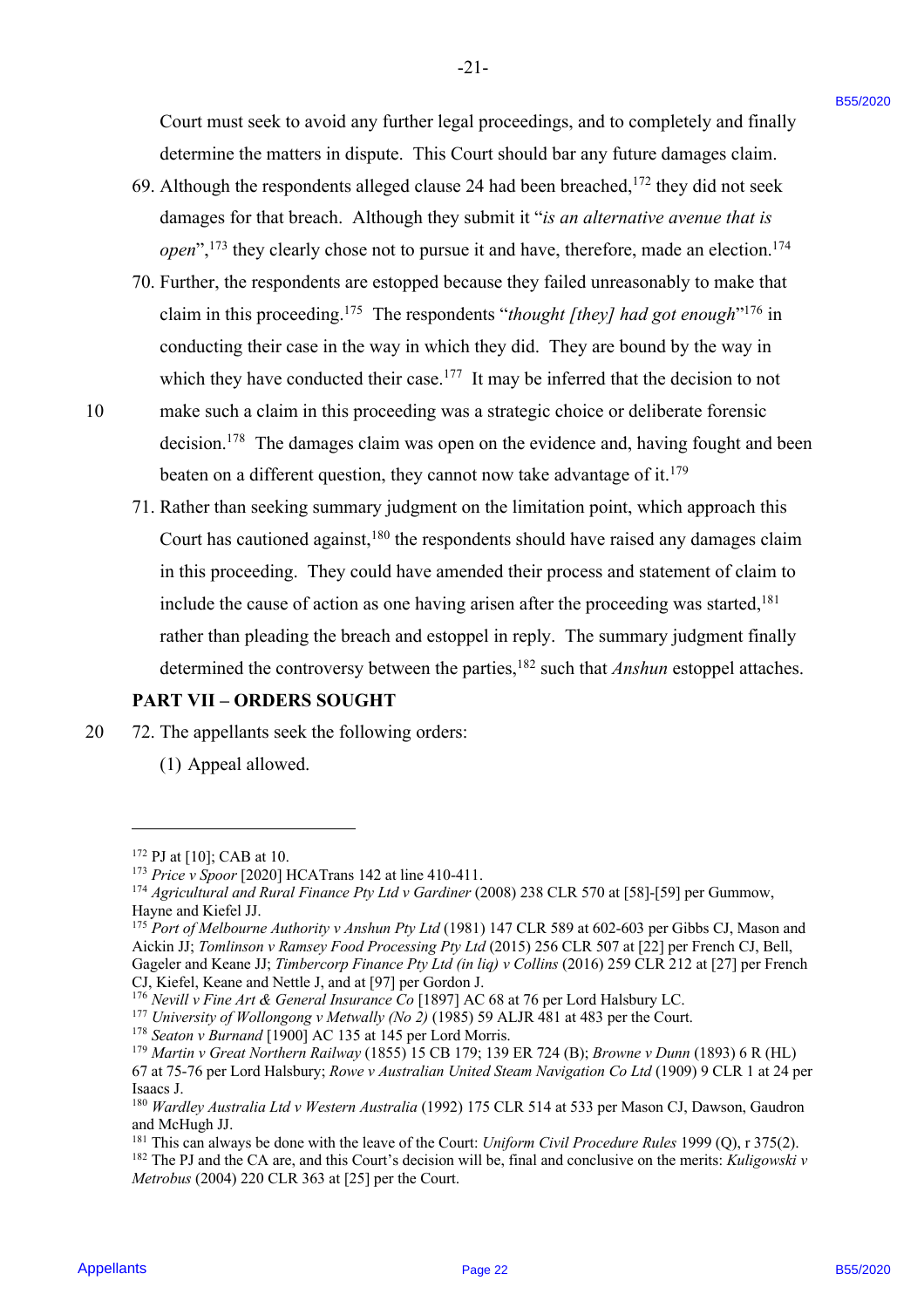- C3 Sct asids the others of Pau Court of Appell of the Supreme Court of Oversalindal<br>
and exact J Dosenbot 2019 and, in their place, reder that the appell of bias Court<br>
be distanted with easter.<br>
(3) Declare due the respo (2) Set aside the orders of the Court of Appeal of the Supreme Court of Queensland made on 17 December 2019 and, in their place, order that the appeal to that Court be dismissed with costs.
	- (3) Declare that the respondents are barred from bringing any claim arising from any breach of clause 24 by the appellants.
	- (4) The respondents to pay the appellants' costs of the appeal, including as applicant for special leave to appeal.

## PART VIII: ESTIMATE OF HEARING

- 73. We estimate that 2 hours will be required for the presentation of the appellants' oral 10 argument in chief, plus 30 minutes in reply.
- 

Dated: 30 October 2020

Wett

Timothy Matthews QC David Keane Justin Carter 07 3236 2714 07 3259 1650 03 9225 7900  $t$ matthews@15inns.com.au dkeane@qldbar.asn.au justin@justincarter.com.au